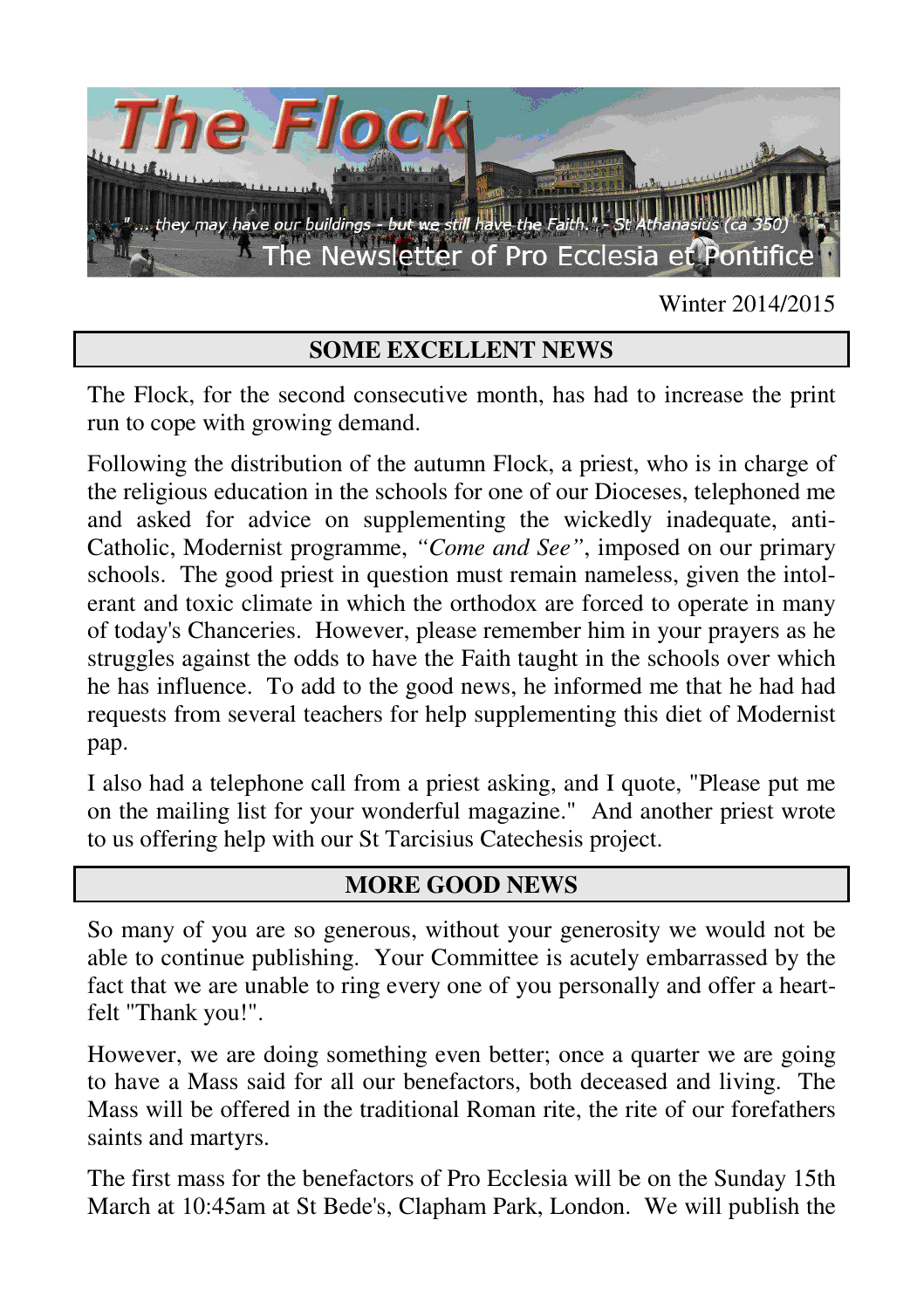dates and venues in future newsletters so you will have the opportunity to join us on these occasions. There could not be a more beautiful way for us to say "Thank you!"

## **A GENTLE WARRIOR FALLS SILENT By: Daphne McLeod**

It was with great sadness that I learnt that Ruth Real had died at her home on 14th December. I knew she had been ill for some time but, typically, she was brave and even kept cheerful for the sake of others.

Ruth was a great idealist, always searching for the best in everything. At first this led her to become a Communist, but when she discovered that, once in power they deserted the high ideals they professed, she left them and in the 1950s discovered the Catholic Church. Ruth was instructed by the Jesuits at Farm Street who gave her a wonderful and lasting understanding and love for our glorious Faith.

As a Communist Ruth told me she had been taught that her first thought on waking should be what she could do for the Party that day. As a Catholic she brought that with her, only now of course seeking what she could do for the Church. We might all do well to follow her example in this for it certainly led Ruth to do a great deal for the Church.

Perhaps her most notable contribution was the work she did explaining the Church's high regard for women in the past and today, so correcting the noisy Catholic feminists who insisted they were treated as 'second class citizens.' Ruth joined forces with Josephine Robinson to form "The Association of Catholic Women" (ACW), and Ruth, with her husband Michael, regularly produced the excellent paper for the Association. Here we read scholarly articles on the Church's true attitude to women and examples of great Catholic women down the ages.

Later this paper went on to address other problems in the Church such as the current failure to teach the Truths of the Faith in most of our schools and parishes. It was always well worth reading and many women around the country distributed copies in their parishes to enlighten more Catholic women.

Ruth's hard work and dedication enabled her and Josephine to make the ACW a nation-wide organisation, running Study Days and Conferences and educating Catholic women to their true privileges in the Church as well as their duties. They printed leaflets and booklets which were always beauti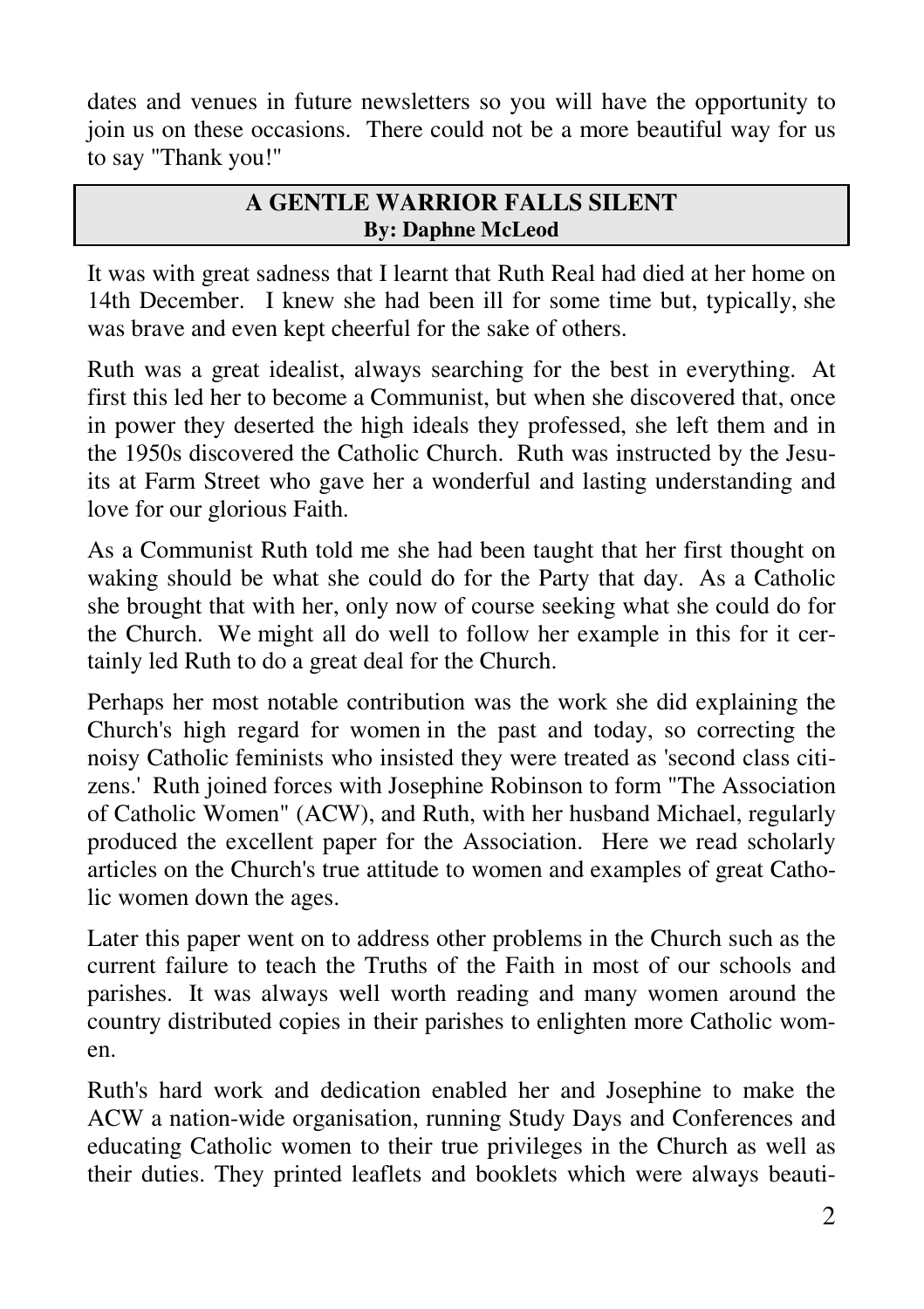fully produced and well-written and which helped to deepen the Faith of all their readers.

All faithful Catholics in this country and beyond owe Ruth Real a great debt of gratitude for the hard work she so generously undertook which made Church teaching clear and helped so many of us so much.

At the same time Ruth stayed a very gentle, kindly person, firmly adhering to her high principles but an understanding friend always ready to make time for others.

She will be sadly missed but we must take what consolation we can from knowing that we were privileged to have known her and from remembering St Thomas More's words to his friends before his martyrdom, "Do not grieve, for we will meet again, right merrily, hereafter."

# **WHY HAVE THE THREE MOST SENIOR LECTURERS AT MARYVALE QUIT? By: Patrick Lawler**

The following letter was sent to *Pro Ecclesia* last December. Having done some investigation, it appears there is sufficient cause to be concerned at the direction Maryvale seems to be charting.

I wish to remain anonymous but send you this information.

Following the departure of the majority of the totally orthodox staff from the Maryvale Institute in Birmingham, the Institute has recruited new staff to replace those who left.

My Diocese was recommending the Maryvale Catechist Course to parishioners, below are details of information I sent the Diocese of my concerns.

I am sure that you can check this and write an appropriate comment in the next addition of the Flock.

---oOo---

Dear

... redacted part ...

In all honesty I have to tell you that I am very concerned about the orthodoxy of the 'new' Maryvale Catechists Course.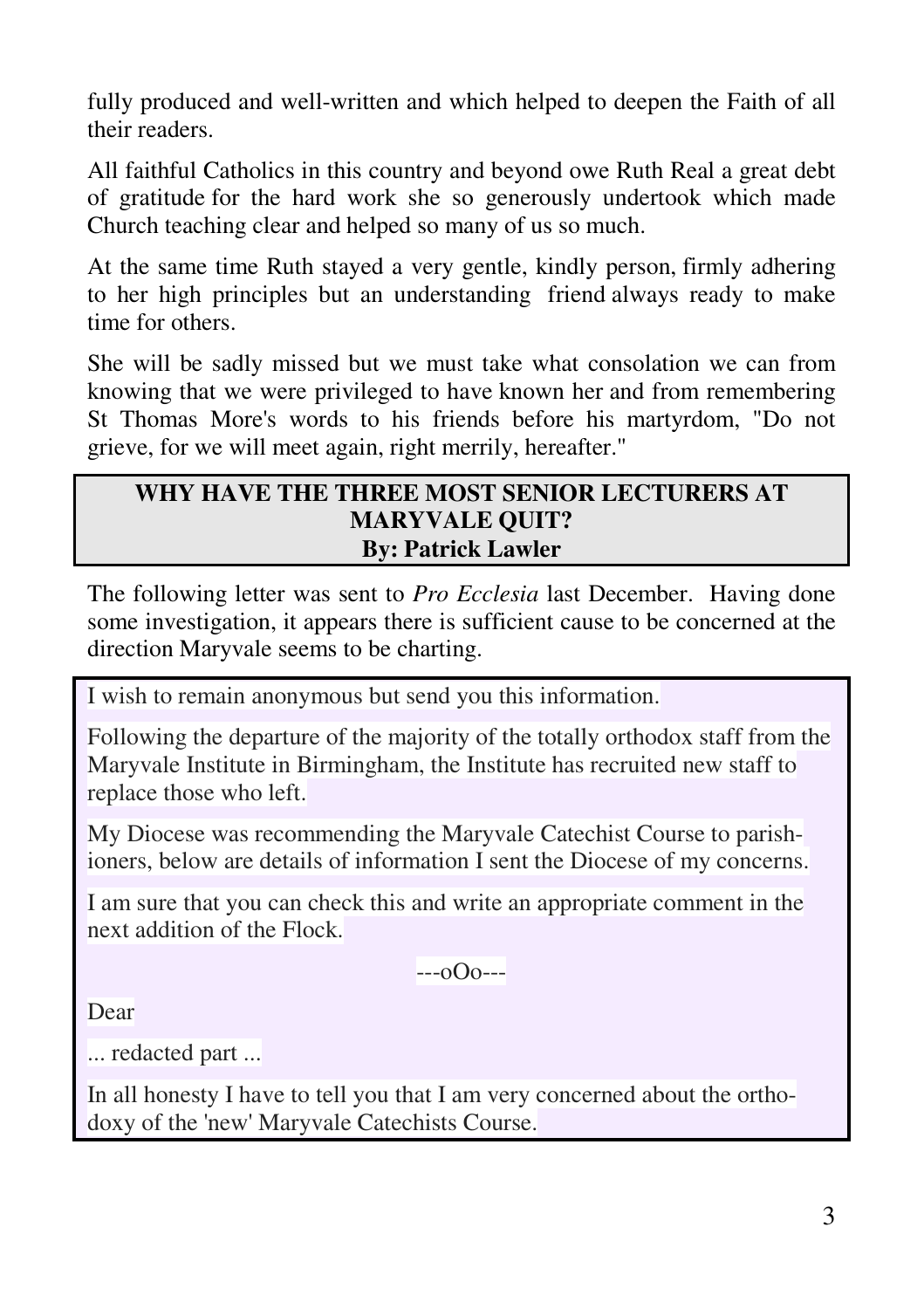The Maryvale website lists Marie Cooke as now responsible for the MCC (http://www.maryvale.ac.uk/index.php?id=240). It also states that she is doing a PhD part-time at Glasgow University.

A quick Google search indentifies that her thesis is inspired by 'Woman and Man: One in Jesus Christ'

(http://mariecooke.wix.com/participationofwomen) - which is in favour of women priests and also that she is a forum moderator, and so presumably an active member and supporter, ofACTA

(http://www.acalltoaction.org.uk/compoent/content/article/11-news/17 diocesan-forums).

The link to her thesis questionnaire website is taken from the Jan 2013 enews of the www. catholic-womens-ordination.org.uk website. The link appears on page 7 of the Jan 2013 newsletter which can be accessed via: http://www.catholic-womens-

ordination.org.uk/cutenews/data/2013/Enews\_1301.pdf

I heard two people on last year's MCC course at Maryvale who will not be returning to complete at Maryvale because of comments made by Marie at their last residential.

Based on just what is in the public domain I certainly would not now be happy sending people to start an MCC course at Maryvale as I would have no confidence in the orthodoxy of what would be taught.

Yours sincerely

**Background:** On 28<sup>th</sup> October, 2013, Dr Petroc Willey, Acting Director of Maryvale Institute, whom Pope Benedict XVI appointed Consultor to the Pontifical Council for Promoting the New Evangelisation, made public a letter which began:

*"Dear Students* 

*I am writing to let you know that for personal reasons I will soon be leaving Maryvale. A number of other staff here have also made a similar decision."*

The *"other staff"* who left at the same time as Dr Willey were Dr Caroline Farey and Dr Andrew Beards who, along with Dr Willey, comprised the three most senior lecturers at Maryvale.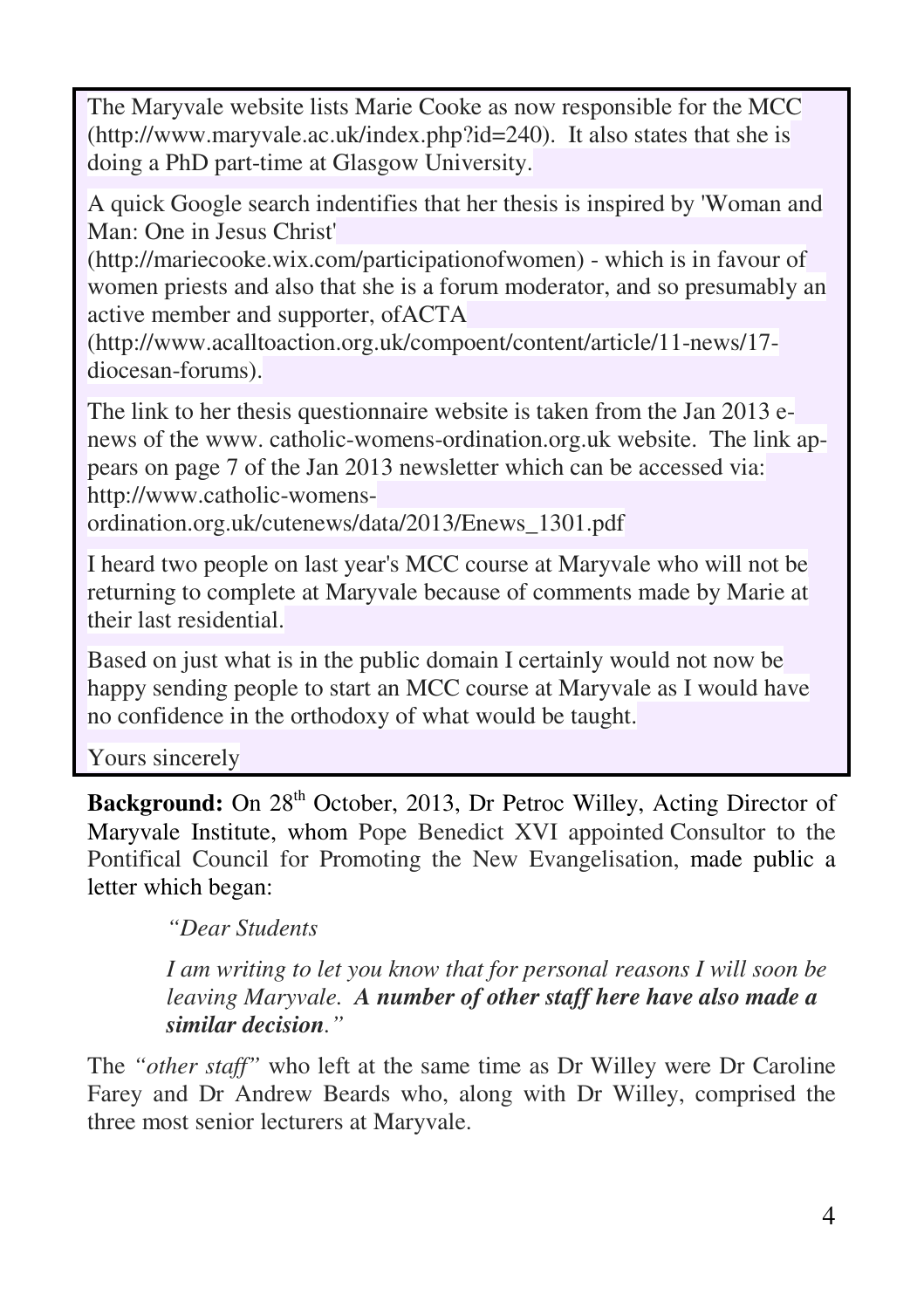Great was the consternation and conjecture over what was going on; rumour and counter-rumour flew thick and fast. One thing was clear; whatever had led to the three resignations was far more specific and important than the deliberately vague *"personal reasons"* revealed. It still appears to be the case that everyone involved in these events has remained close-mouthed and nothing much is publicly available.

The three academics went on to form the School of the Annunciation at Buckfast Abbey, along with Deacon Nick Donnelly who used to write the blog, "Protect the Pope". They offer courses on the Faith and a Diploma in Evangelisation.

So, now we turn to the present and the concerns raised by our correspondent regarding Ms Marie Cooke.

Having looked closely at the various resources and websites listed in the letter (and quite a few others), the following emerges:

- Ms Cooke is, indeed, Director of F.E. Courses with particular responsibility for the Maryvale Catechesis Course.
- Ms Cooke is pursuing a PhD. Based on an Australian 'study'



conducted by the Australian Bishops Conference, "Woman and Man: One in Christ Jesus" which is openly in favour of and promotes the cause of Women's ordination.

- It is no longer possible to access the online versions of her thesis questionnaire. Bearing in mind that the working title of Ms Cooke's doctoral thesis is "The Participation of Women in the Catholic Church", it is probably not a pop-eyed conspiracy theory to surmise that she is, also, in favour of women's ordination.
- Ms Cooke is the ACTA (A Call to Action) forum moderator for the Archdiocese of Glasgow. ACTA is a notoriously heretical organisation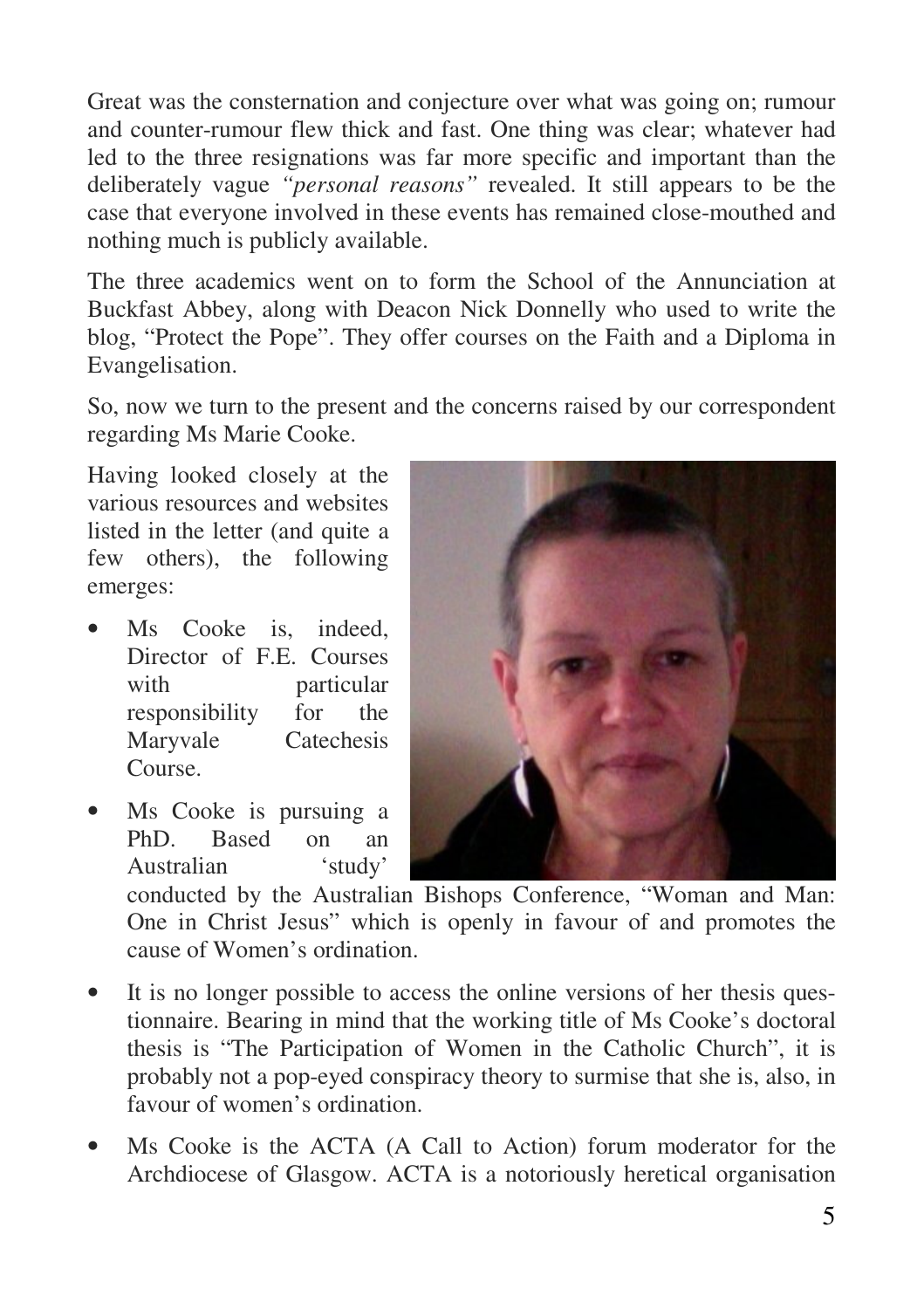actively trying to undermine the Catholic Church from within by promoting sodomy, same-sex sham marriage, transsexualism, contraception, abortion, married clergy and women's ordination ... and did I mention she's in charge of the Maryvale Catechesis Course?

Far from being "A wolf in sheep's clothing", it would seem Ms Cooke is a wolf in wolf's clothing with a great big red flashing neon sign above her head saying "Beware, Wolf!" Since all of the above is in the public domain, one can only assume that the current leadership of Maryvale is fully aware of her background, associations and views and, one must assume, approves of them.

Whilst there are a few who have raised question marks over the *"total orthodoxy"* of the staff who have left, there is absolutely no doubt about Ms Cooke's heretical and dissident agenda.

The Flock would welcome any further information on recent and current events at Maryvale. Rest assured, anonymity will be guaranteed and we will not reveal any information offered in such a way as to give any indication of the source.



ation than when

*are beginning to be realised"*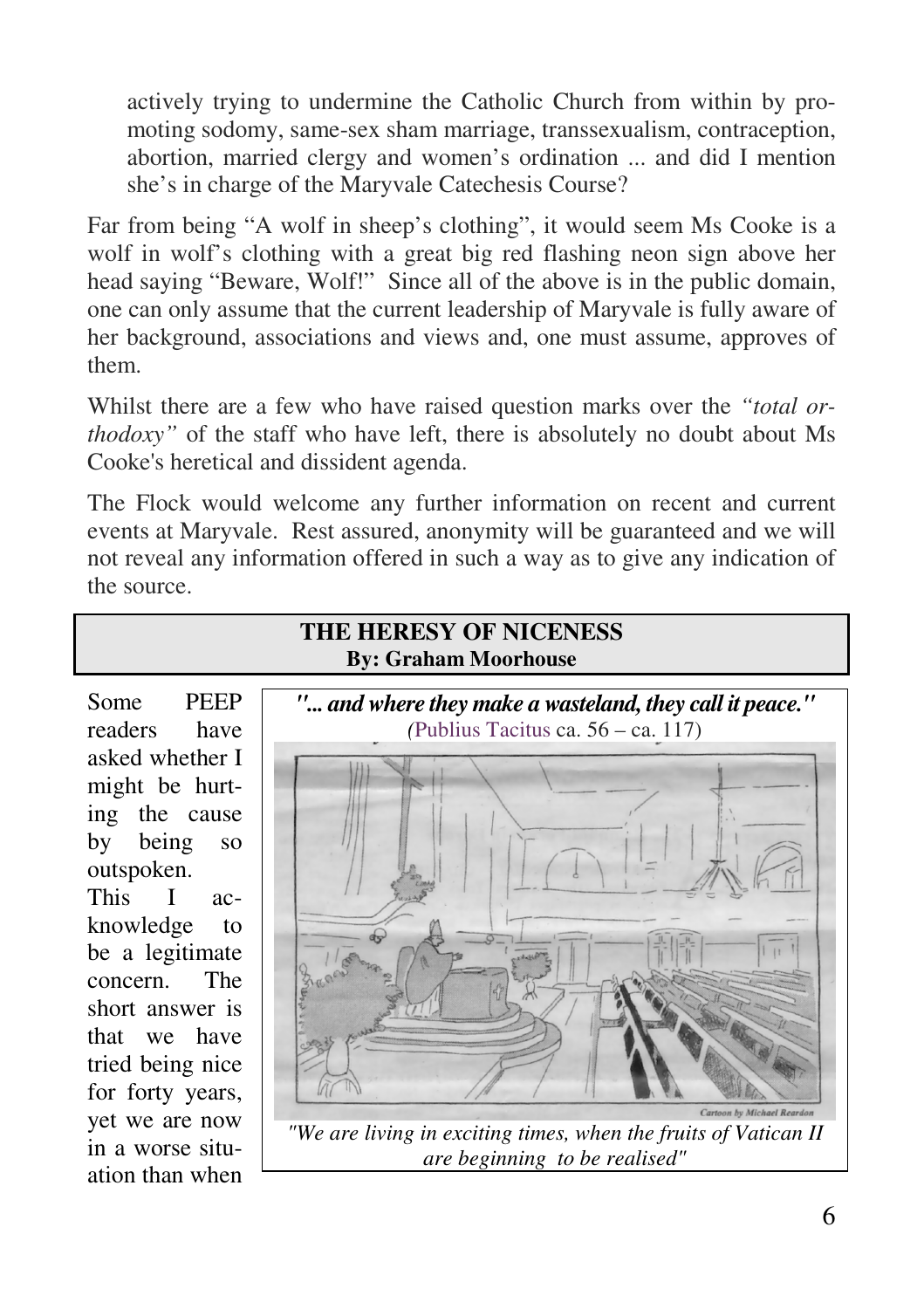## we started, much worse. *So, there is not a scrap of evidence that being nice works.*

The longer answer is that I believe one should tell the truth even if, in the short term, this would appear to be counter productive. One could legitimately have said to Christ, *"Apologise for flogging the money changers from the temple, show more sensitivity to animal lovers, and stop slinging insults at the self-serving cabal within the leadership of your church, and you may do more good."* Superficially you would be right: Christ could have avoided crucifixion and carried on preaching for another decade or two. But in the long-term would it have been good advice? Absolutely not! I believe that telling the truth will always, in the end, prove the better option, however distasteful some may find it.

My objective has been to awaken people from the diabolically induced delusion that we are dealing with misguided, ill-instructed or lazy bishops. Nothing could be further from the truth; these men are ferociously anti-Catholic, they are the enemy within intent on destroying the Church, and furthermore they are winning the war; unless the faithful wake up, man up, and confront the awful reality, the Church in many countries is doomed.

This self-serving Modernist cabal infesting our hierarchy are not just a bunch of funny clerics with a philistine penchant for pop-hymns, or socially awkward shepherds who always manage to embarrass us by saying the wrong thing at the wrong time. Their role as our shepherds gives them enormous authority; this, in turn, has empowered them to do immense damage to the Church, and this they manifestly have done. We cannot refuse to talk about them simply because the only things we could say would not be "nice"! We can't allow these post-Conciliar Judases to go on spewing their traitorous rubbish, and assist them in their destruction of the faith of Christ's little ones, with our silence.

The duty of a Christian to Christ comes before the worldly, yet understandable, desire to be nice. Silent niceness does not save souls, the works that come from faith do. We can't just say: *"I refuse to talk openly about clerics who are destroying the Church, because it would conflict with my duty to be nice"*. Niceness is not a religion! When heresy invades our chanceries, niceness should go out the window. If you wake up to find an intruder intent on harm in your home, your first duty is not to be nice! Your first duty is to defend your wife and children from harm and remove the intruder from your home - violently if needs be.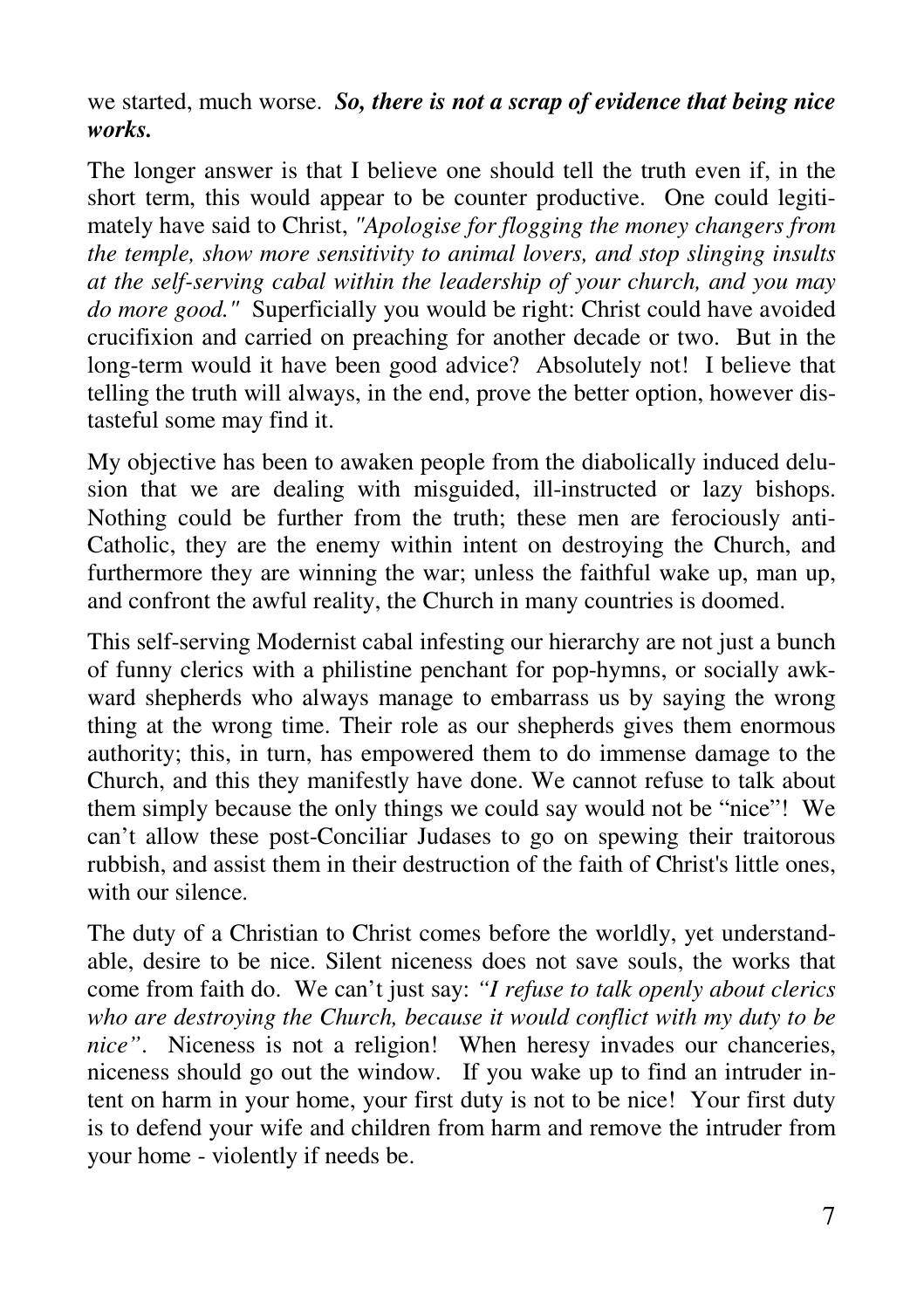Those who criticise me usually see all the problems as clearly as I see them. They see the sabotage; they lament the calculated devastation of the Lord's Vineyard as deeply as I do. They see the open treason. They see the anti-Catholic poison spewing openly from many chanceries. Well then, this is clearly not the time to be silent, or nice. This is the time to be militant and for calling a spade a spade.

The way we talk with our friends, acquaintances and our relatives, our conversations with colleagues in the office, likewise our conversations with fellow Catholics after Mass, as well as the way we comment on blogs and in magazines, matters. Those who hear us may go home and remark to their spouses or children about what they heard said of these wolves in sheep's clothing. So the next time your bishop says something stupid (the day after reading this, quite possibly) the statement of the good Catholic at the office or in the church porch will immediately come to mind.

It also matters because, if enough of us take the gloves off and demand our Church back, it will in time shift the perceptions of Catholics in general of these post-Conciliar Judases away from widespread indifference, or even, God forbid, that some of them are *"the best thing since sliced bread"* to the far more truthful *"These men are the Sons of Satan!"*. Furthermore, it will also help your soul, because to fall silent in the face of great evil in the name of niceness will not earn you any brownie points on the Day of Judgement!

Many of our bishops are *openly* in bed with the enemy; if your bishop is in bed with the enemy, he *is a traitor, and he is the enemy.* You can't just sit around and say nothing. If your bishop is in bed with the enemy for the sake of his own self-aggrandizement, he must be called out for what he is: a worldly attention whore, a faithless idiot, and an enemy of Christ and His Church.

There are far too many peacenik, flower-power, effeminate Catholics whose response to finding an intruder intent on doing us great harm within the gates is to string together pious platitudes; *"we must pray for them,"* they will monotonously intone. Yes, if you have an intruder intent on harming you and your family in your home, by all means pray for him, but *afte*r you have put a bullet in his leg. Forget niceness. When your mum told you that, *"If you don't have anything nice to say it's better not to say anything at all"*, she did not mean you to fall silent in the face of great evil.

One PEEP reader suggested that it was undignified to call a Catholic bishop a "scumbag", whatever his shortcomings. I agree, but in what real sense are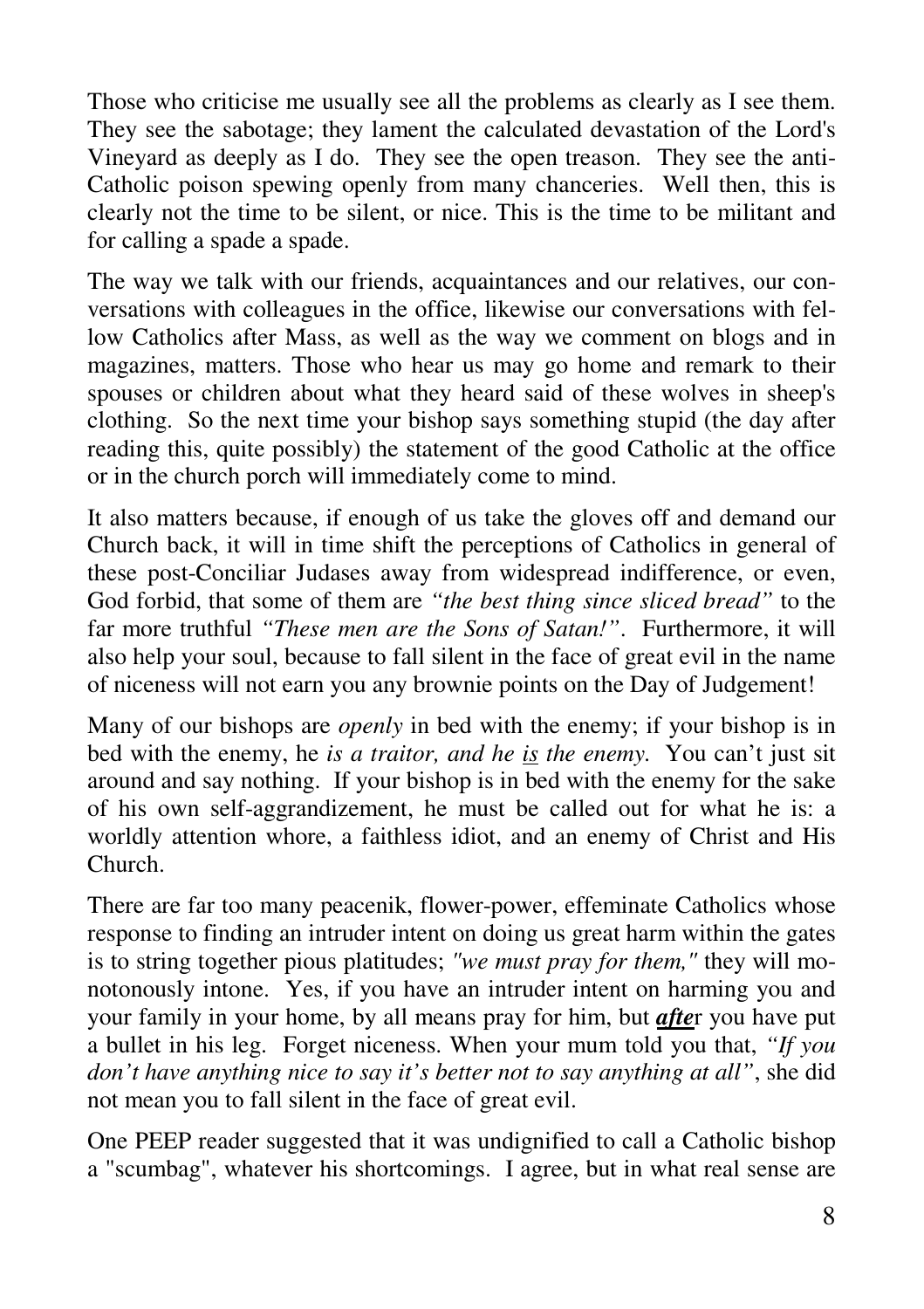these men Catholic bishops? Yes, yes of course they *are* legitimate judged by man's laws, in a strict, narrow, legalistic sense, i.e. they have all the right bits of paper from the relevant authority. But what about Divine Law? Is an anti-Catholic who despises the faith of our forefathers, saint and martyrs, yet nevertheless chooses to live parasitically off the Body of Christ whilst destroying it from within, a legitimate candidate for this office? To use an analogy: during WW2 would an Englishman who was pro-Nazi and working surreptitiously for Hitler's victory, be a legitimate candidate for a commission in the British army? And if he did wheedle himself a commission by pulling in some favours from some like minded traitorous old chums in high places, would he hold that commission legitimately? I would seriously question it. Furthermore, in any sane world, wouldn't he be stripped of his office the instant his duplicity came to light?

Unless the faithful remnant wake up and man up, and are prepared, metaphorically speaking, to fill these anti-Catholic charlatans so full of lead that we don't know whether to bury them or sell them for scrap metal, then we will never get their Modernists' jackboots off the throat of the Body of Christ. And the end result of our niceness will be that, apart from small pockets of the faithful remnant, the Church in the West will cease to exist, just as the Church in Holland, for all intents and purposes, has ceased to exist. Then, these snakes in the grass who have craftily wangled themselves into many, if not most, western Sees, with help from their likeminded Judas chums, will have won. Is that what we want? Is that what we really want to facilitate by our silent niceness?

# **Others, besides the Flock, are at last beginning to wake up from their diabolically induced slumber**

Fr. Dwight Longenecker, a convert from Anglicanism and a well-known Catholic blogger, recently wrote the following:

*"Clergy can be devious and manipulative and secretive at times, and often they have a good reason to play their cards close to their chest, but a few members of the Catholic hierarchy in England and Wales (those Damien Thompson calls "the magic circle") are the most secretive, devious, duplicitous and schemingly oily inside operators I have ever come across."* 

In summary, there are only three options in the face of this evil:

1. Silence, which would be a sin against charity, both to our fellow Catholics and to the wayward shepherds themselves. How can the sheep guard themselves against being led into error by errant pastors? How can the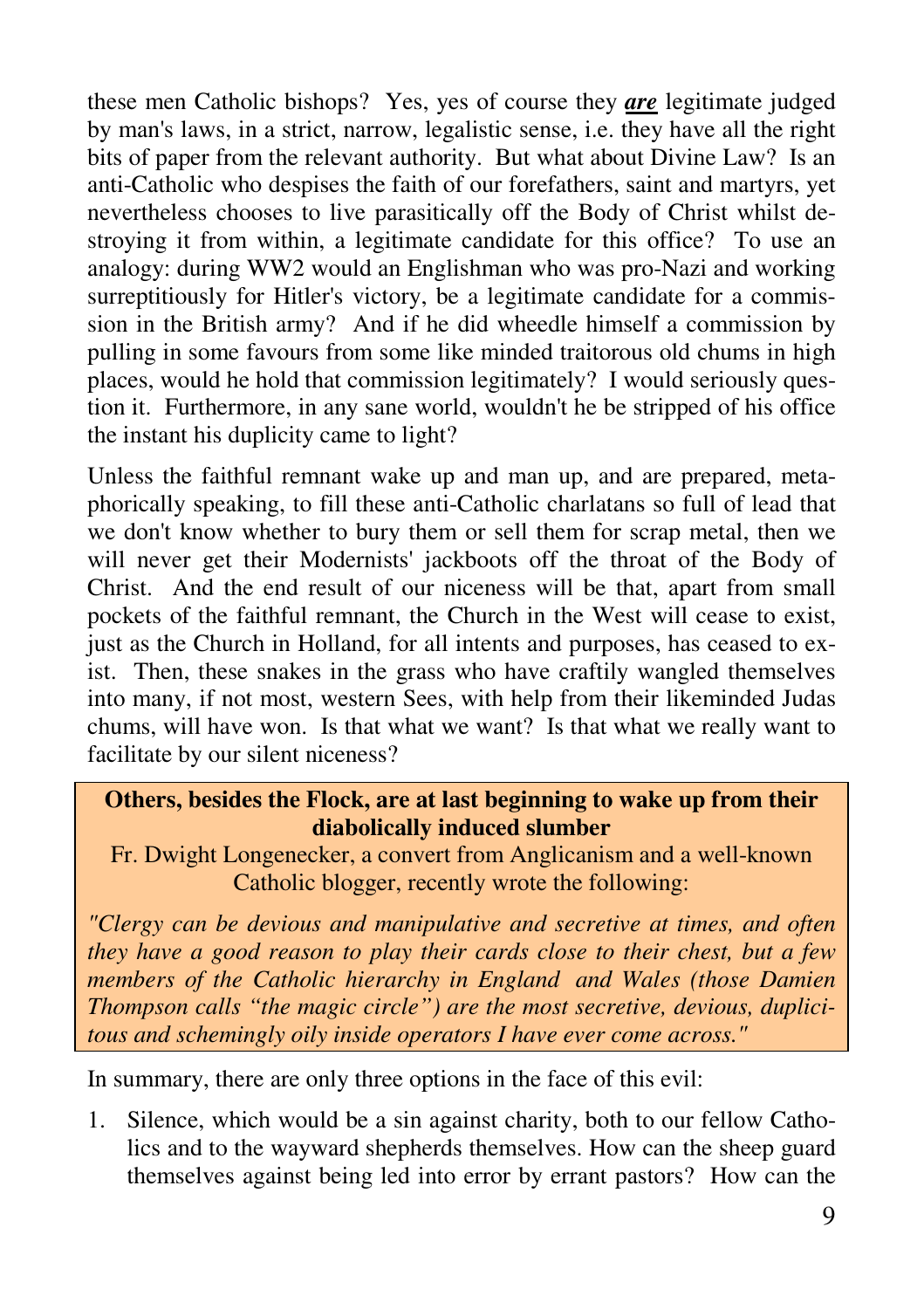errant pastors come to the realisation they have betrayed their own flock and are in frightful danger unless they repent and return to the Faith?

- 2. Lying, which would be climbing onto the descending escalator to Satan's reception desk right alongside these clerical and Episcopal enemies of the Church.
- 3. Telling the truth. Telling the truth in the face of the massive silent (and not so silent) apostasy of so many of our shepherds at this hour will inevitably and unavoidably mean being brutal - there is just no nice way to tell a man that he is a faithless traitor.

I choose to tell the truth.

P.S. Just as at the time of the Arian crisis, God will ensure that the faithful remnant is not left orphaned, there will always be some good men, some St John Fishers, in the hierarchy. We must seek out these men and give them our unwavering support, and remember them in our prayers and our daily Rosary.

# **PRAYING THE ROSARY By: Father Gabriel Amorth, Chief Exorcist of the Vatican**

One day a colleague of mine heard the Devil say during an exorcism: "Every Hail Mary is like a blow on my head. If Christians knew how powerful the Rosary was, it would be my end."

The secret that makes this prayer so effective is that the Rosary is both prayer and meditation. It is addressed to the Father, to the Blessed Virgin, and to the Holy Trinity, and is a meditation centred on Christ.

I write in addition to the above:



Please enunciate each word of the Rosary clearly and distinctly. Do not trample on the heels of the words of anyone with your words. Do not speak over the leader if you are following or the respondent if you are leading the Rosary. Remember that they also are having a conversation with Mary Our Mother and it is not polite to speak when someone else is speaking. In the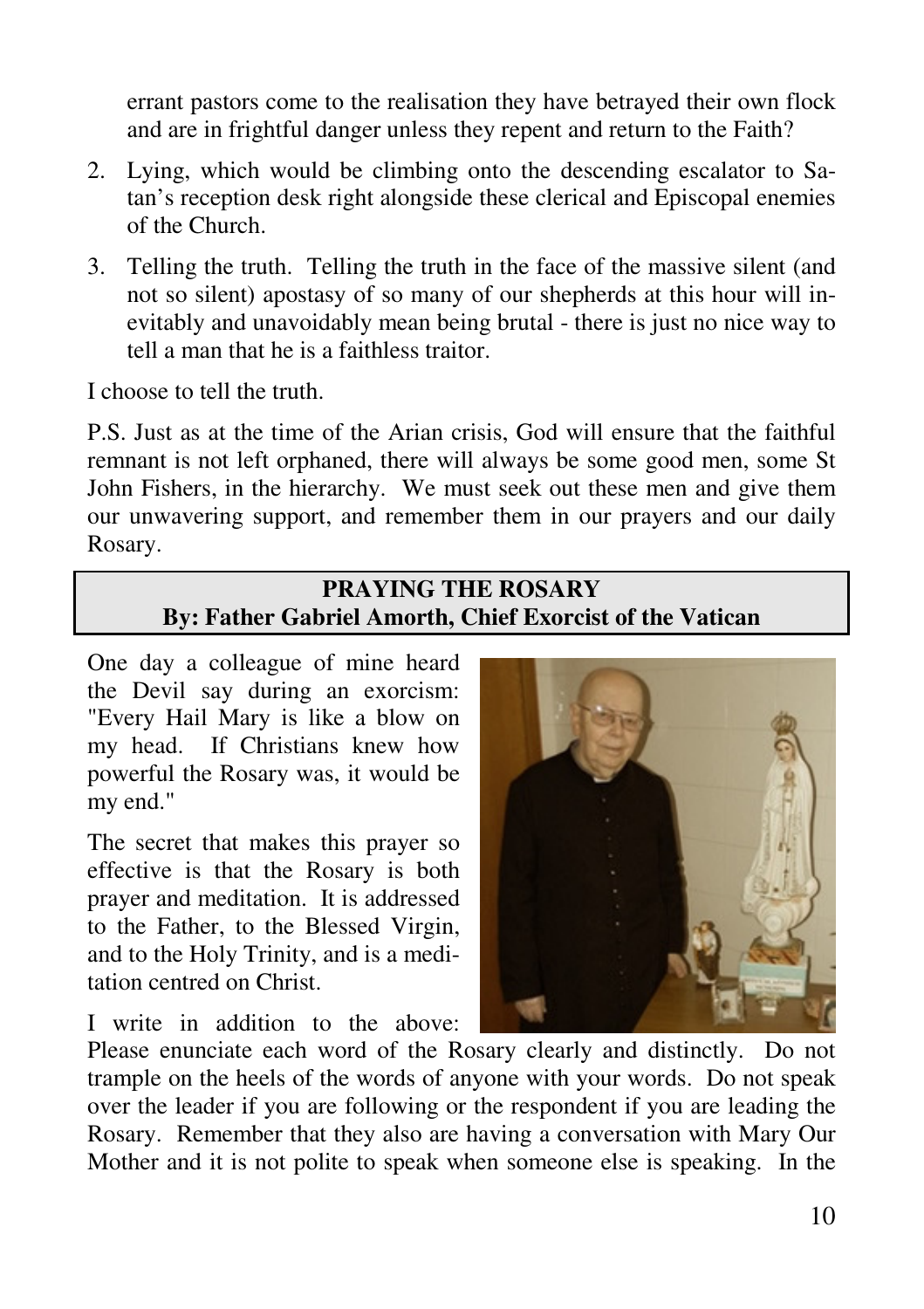case of the public Rosary there are only two people speaking: the leader and the respondents. Each is speaking to the Blessed Mother and listening carefully to her response within their hearts as they meditate on the scene before them in their consideration of the mystery being spoken of and interpreted and translated into their lives. Spread this powerful prayer of exorcism, the Rosary, which contains the Our Father, the perfect prayer, prayed five times in the recitation of each set of the Rosary's mysteries, backed up by the powerful prayers of Our Mother who prays with us as we pray 53 Hail Mary's.

The Eternal Father described to a group of us, through a visionary friend of mine, what happens when we pray the Rosary, saying, "When you pray 'Holy Mary, Mother of God, pray for us sinners now ...', the Blessed Mother comes instantly to your side to pray with you. And she does not come alone. She brings angels with her, and not just one or two for she is the queen of angels, so choirs of angels come with her. And she and Jesus are joined at the heart and cannot be separated so she brings Jesus with her. And Jesus cannot be separated from the Trinity so He brings the Father and the Holy Spirit with Him. And where the Holy Trinity is, all of creation is, and you are surrounded by such beauty and light as you cannot imagine in this life. Your Mother comes as Our Lady of Grace with her hands outstretched. Rays of light emit from her hands piercing your body, healing you and filling you with graces. This is your inheritance which was poured out from the heart of Jesus on the Cross, when the centurion pierced His Heart with the spear, into the only pure vessel ready to receive such graces at that time, your Mother. Now as you pray the Rosary, or even just recite one Hail Mary, you receive your portion of these graces. He also said at this time, " Anyone who [prays] to Mary and prays the Rosary cannot be touched by Satan." Is it any wonder that anyone who prays the Rosary from the heart is so blessed and protected and powerful in their prayers for others?

A humble and kind request: please share this message with every genuine Catholic you know, and ask them to similarly pass it on.

# **BISHOP ATHANASIUS SCHNEIDER ON THE SYNOD ON THE FAMILY**

*"That in the very bosom of the Church, there are people who undermine the teaching of Our Lord became an obvious fact and one for the whole world to see ..."*

*Editor's note: I've said before "God will not leave us orphans. At a time of widespread apostasy among our bishops, God will raise up men to lead the faithful remnant. Could Providence have given us a clearer sign than the name "Athanasius"? The following interview with Bishop Athanasius*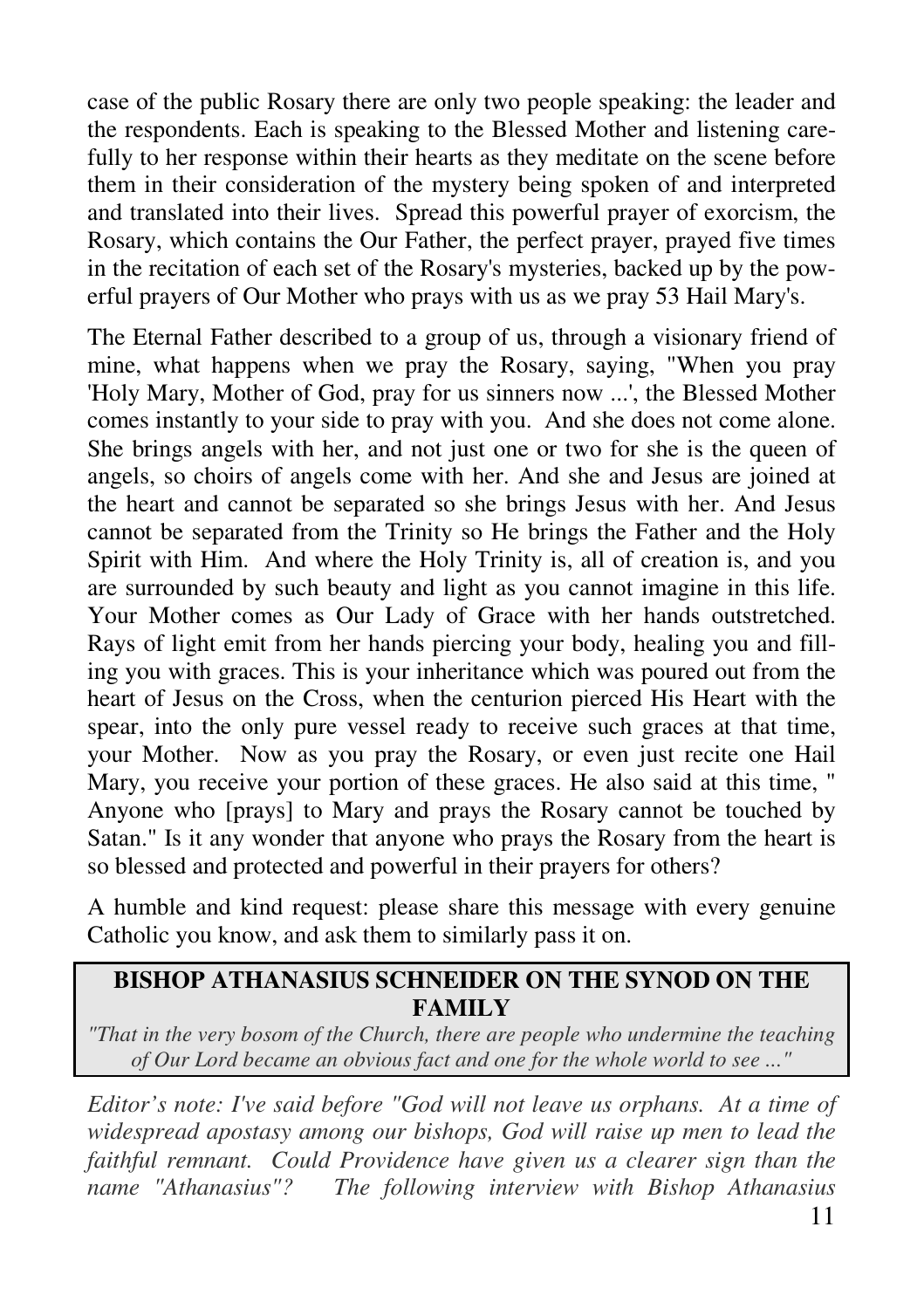*Schneider, Auxiliary Bishop of the Archdiocese of Saint Mary in Astana, Kazakhstan, was published in the Polish magazine Polonia Christiana.*

### **1. Your Excellency, what is Your Excellency's opinion about the Synod? What is its message to families?**

*During the Synod there had been moments of obvious manipulation on the part of some clerics who held key positions in the editorial and governing structure of the Synod. The interim report (Relatio post disceptationem) was clearly a prefabricated text with no reference to the actual statements of the Synod fathers. In the sections on homosexuality, sexuality and "divorced and remarried" with their admittance to the sacraments the text represents a radical neo-pagan ideology. This is the first time in* 



*Church history that such a heterodox text was actually published as a document of an official meeting of Catholic bishops under the guidance of a pope, even though the text only had a preliminary character. Thanks be to God and to the prayers of the faithful all over the world that a consistent number of Synod fathers resolutely rejected such an agenda; this agenda reflects the corrupt and pagan mainstream morality of our time, which is being imposed globally by means of political pressure and through the almost all-powerful official mass media, which are loyal to the principles of the world gender ideology party. Such a synod document, even if only preliminary, is a real shame and an indication to the extent the spirit of the anti-Christian world has already penetrated such important levels of the life of the Church. This document will remain for the future generations and for the historians a black mark which has stained the honour of the Apostolic See. Fortunately the Message of the Synod Fathers is a real Catholic document which outlines the Divine truth on family without being silent about the deeper roots of the problems, i.e. about the reality of sin. It gives real courage and consolation to Catholic families. Some quotations: "*We think of the burden imposed by life in the suffering that can arise with a child with special needs, with grave illness, in deterioration of old age, or in the death of a loved one. We admire the fidelity of so many families who endure these trials with courage, faith, and love. They see them not as a burden inflicted on them, but as something in which they themselves give, seeing the suffering Christ in the weakness of the flesh. … Conjugal love, which is unique and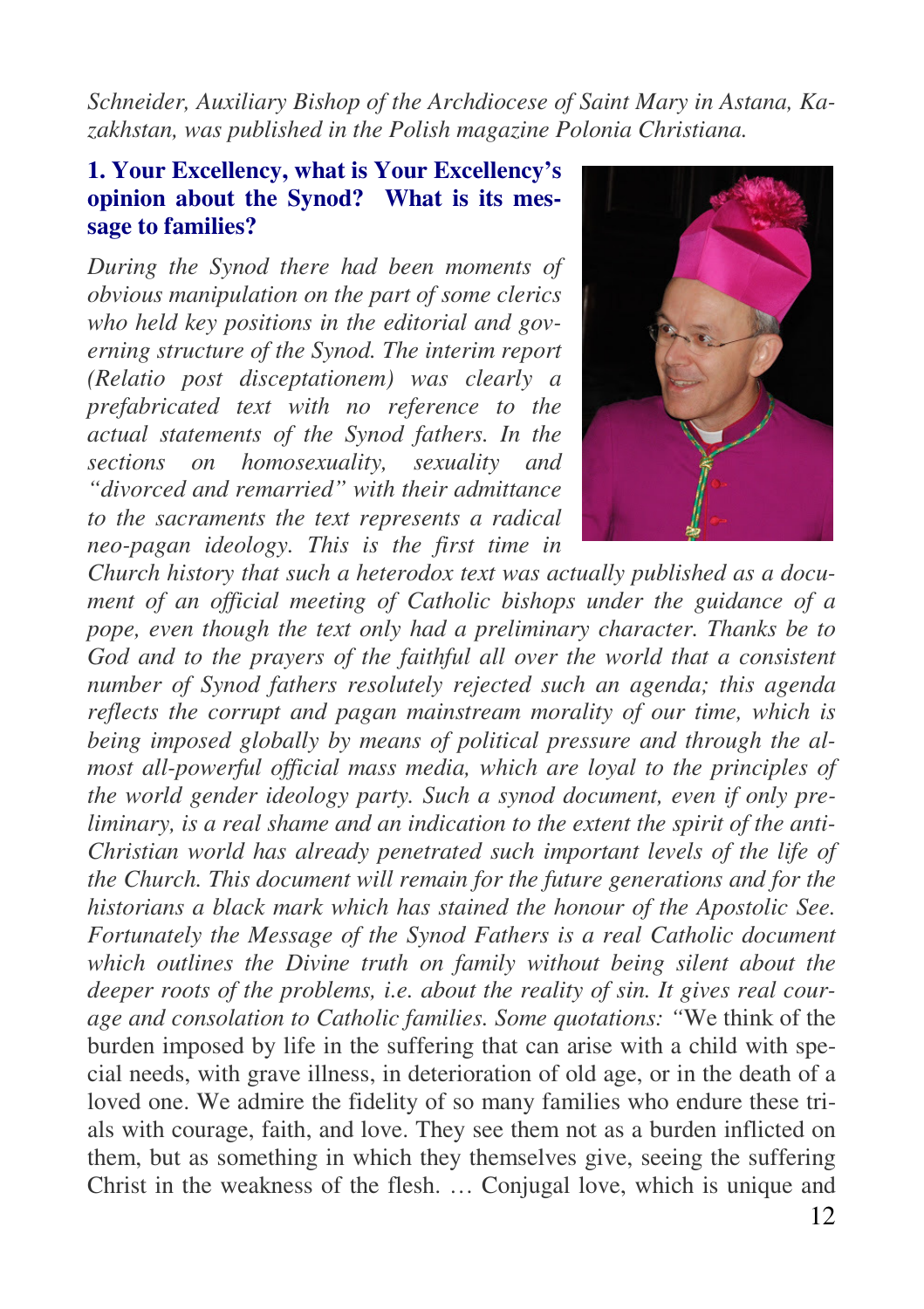indissoluble, endures despite many difficulties. It is one of the most beautiful of all miracles and the most common. This love spreads through fertility and generativity, which involves not only the procreation of children but also the gift of divine life in baptism, their catechesis, and their education*. …* The presence of the family of Jesus, Mary, and Joseph in their modest home hovers over you*".* 

**2. Those groups of people who had been expecting a change in the Church's teaching with regard to the moral issues (e.g. allowing divorced and remarried people to receive Holy Communion or granting any form of approval for homosexual unions) were probably disappointed by the content of the final** *Relatio***. Isn't there, however, a danger that questioning and discussing issues that are fundamental for the Church's teaching may itself open doors for serious abuses and for similar attempts to revise this teaching in the future?**

*In fact a Divine commandment, in our case the sixth commandment, the absolute indissolubility of the sacramental marriage, a Divinely established rule, means those in a state of grave sin cannot be admitted to Holy Communion. This is taught by Saint Paul in his letter inspired by the Holy Spirit in 1 Corinthians 11, 27-30, this cannot be put to the vote, just as the Divinity of Christ would never be put to a vote. A person who still has the indissoluble sacramental marriage bond and who in spite of this lives in a stable marital cohabitation with another person, by Divine Law cannot be admitted to Holy Communion. To do so would be a public statement by the Church nefariously legitimizing a denial of the indissolubility of the Christian marriage and at the same time repealing the sixth commandment of God: "Thou shalt not commit adultery". No human institution not even the Pope or an Ecumenical Council has the authority and the competency to invalidate even in the slightest or indirect manner one of the ten Divine commandments or the Divine words of Christ: "*What therefore God has joined together, let man not separate (Math 19:6)*". Regardless of this lucid truth which was taught constantly and unchangingly - because unchangeable - through all the ages by the Magisterium of the Church up to our days as for instance in "Familiaris consortio" of Saint John Paul II, in the Catechism of the Catholic Church and by Pope Benedict XVI, the issue of the admissibility to Holy Communion of the so called "divorced and remarried" has been put to the vote in the Synod. This fact is in itself grievous and represents an attitude of clerical arrogance towards the Divine Truth of the Word of God. The attempt to put the Divine Truth and the Divine Word to a vote is unworthy of those wh,o as representatives of the Magisterium, have to hand over zeal-*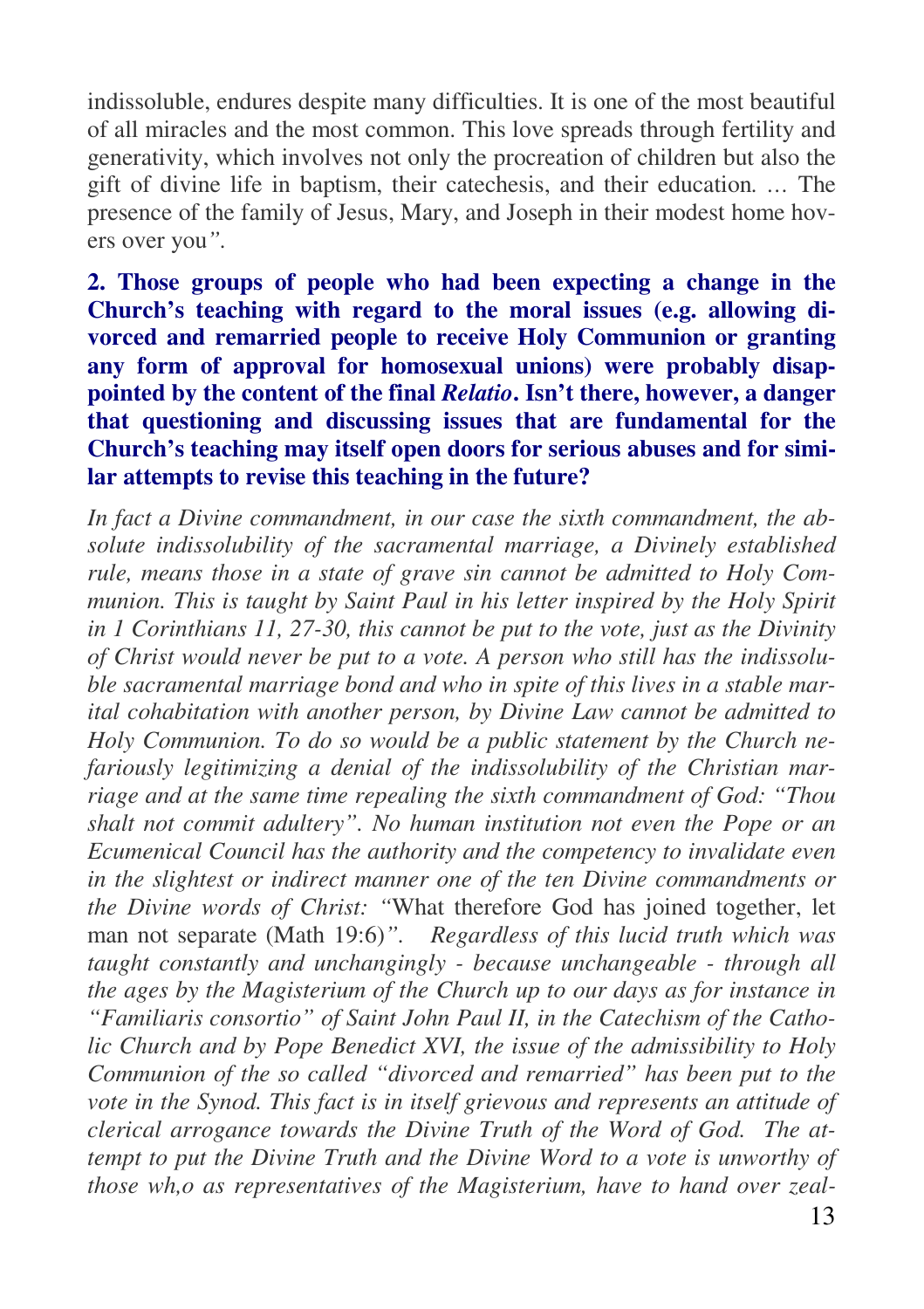*ously as good and faithful rules (cf. Math 24, 45) the Divine Deposit. By admitting the "divorced and remarried" to Holy Communion those bishops establish a new tradition on their own volition and transgressing thereby the commandment of God, as Christ once rebuked the Pharisees and Scribes (cf. Math 15: 3). And what is still aggravating, is the fact that such bishops try to legitimize their infidelity to Christ's word by means of arguments such as "pastoral need", "mercy", "openness to the Holy Spirit". Moreover they have no fear and no scruples to pervert in a Gnostic manner the real meaning of these words labelling at the same time those who oppose them and defend the immutable Divine commandment and the true non-human tradition as rigid, scrupulous or traditionalist. During the great Arian crisis in the IV century the defenders of the Divinity of the Son of God were labelled "intransigent" and "traditionalist" as well. Saint Athanasius was even excommunicated by Pope Liberius and the Pope justified this with the argument that Athanasius was not in communion with the Oriental bishops who were mostly heretics or semi-heretics. Saint Basil the Great stated in that situation the following: "*Only one sin is nowadays severely punished: the attentive observance of the traditions of our Fathers. For that reason the good ones are thrown out of their places and brought to the desert" (*Ep.* 243).

*In fact the bishops who support Holy Communion for "divorced remarried" are the new Pharisees and Scribes because they neglect the commandment of God, contributing to the fact that out of the body and of the heart of the "divorced remarried" continue to "proceed adulteries" (Math 15: 19), because they want an exteriorly "clean" solution and to appear "clean" as well in the eyes of those who have power (the social media, public opinion). However when they eventually appear at the tribunal of Christ, they will surely hear to their dismay these words of Christ: "*Why are you declaring my statutes and taking my covenant in your mouth? Seeing you hate instruction, and cast my words behind you, … when you have been partaker with adulterers*" (Ps 50 (49): 16-18).*

*The final Relatio of the Synod also unfortunately contains the paragraph with the vote on the issue of Holy Communion for "divorced remarried". Even though it has not achieved the required two third of the votes, there remains nevertheless the worrying and astonishing fact that the absolute majority of the present bishops voted in favour of Holy Communion for the "divorced and remarried", a sad reflection on the spiritual quality of the Catholic episcopacy in our days. It is moreover sad, that this paragraph which hasn't got the required approval of the qualitative majority, remains nevertheless in the final text of the Relatio and will be sent to all dioceses for*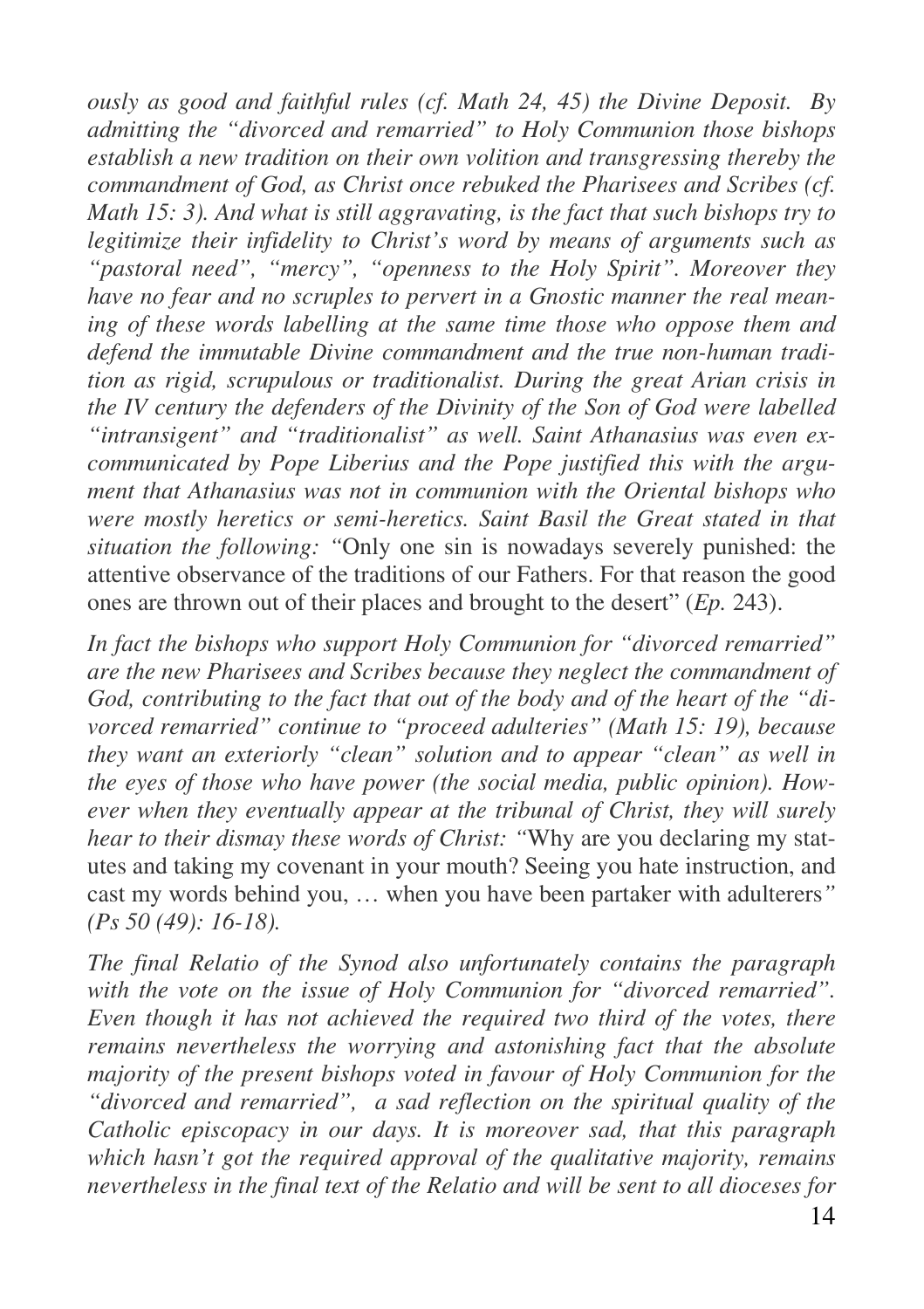*further discussion. It will surely only increase the doctrinal confusion among the priests and the faithful, being in the air, that Divine commandments and Divine words of Christ and those of the apostle Paul are put at the disposal of human decision making groups. One Cardinal who openly and strongly supported the issue of Holy Communion for "divorced and remarried" and even the shameful statements on homosexual "couples" in the preliminary Relatio, was dissatisfied with the final Relatio, and declared impudently: "The glass is half-full", and analogously he said that one has to work that next year at the Synod it will be full. We must believe firmly that God will dissipate the plans of dishonesty, infidelity and betrayal. Christ holds infallibly the rudder of the boat of His Church in the midst of such a big storm. We believe and trust in the very ruler of the Church, in Our Lord Jesus Christ, Who is the truth.*

**3. We are currently experiencing a culmination of aggression against the family; this aggression is accompanied by a tremendous confusion in the area of science about humanity and human identity. Unfortunately, there are certain members of Church hierarchy who, while discussing these matters, express opinions that contradict the teaching of Our Lord. How should we talk with those people who become victims of this confusion in order to strengthen their faith and to help them towards salvation?** 

*In this extraordinarily difficult time Christ is purifying our Catholic faith so that through this trial the Church will shine brighter and be really light and salt for the insipid neo-pagan world thanks to the fidelity and the pure and simple faith firstly of the faithful, of the little ones in the Church, of the "ecclesia docta" (the learning church), which in our days will strengthen the "ecclesia docens" (the teaching Church, i.e. the Magisterium), in a similar way as it was in the great crisis of the faith in the IV century as Blessed John Henry Cardinal Newman stated: "*This is a very remarkable fact: but there is a moral in it. Perhaps it was permitted, in order to impress upon the Church at that very time passing out of her state of persecution the great evangelical lesson, that, not the wise and powerful, but the obscure, the unlearned, and the weak constitute her real strength. It was mainly by the faithful people that Paganism was overthrown; it was by the faithful people, under the lead of Athanasius and the Egyptian bishops, and in some places supported by their Bishops or priests, that the worst of heresies was withstood and stamped out of the sacred territory. … In that time of immense confusion the divine dogma of Our Lord's divinity was proclaimed, enforced, maintained, and (humanly speaking) preserved, far more by the "Ecclesia docta" than by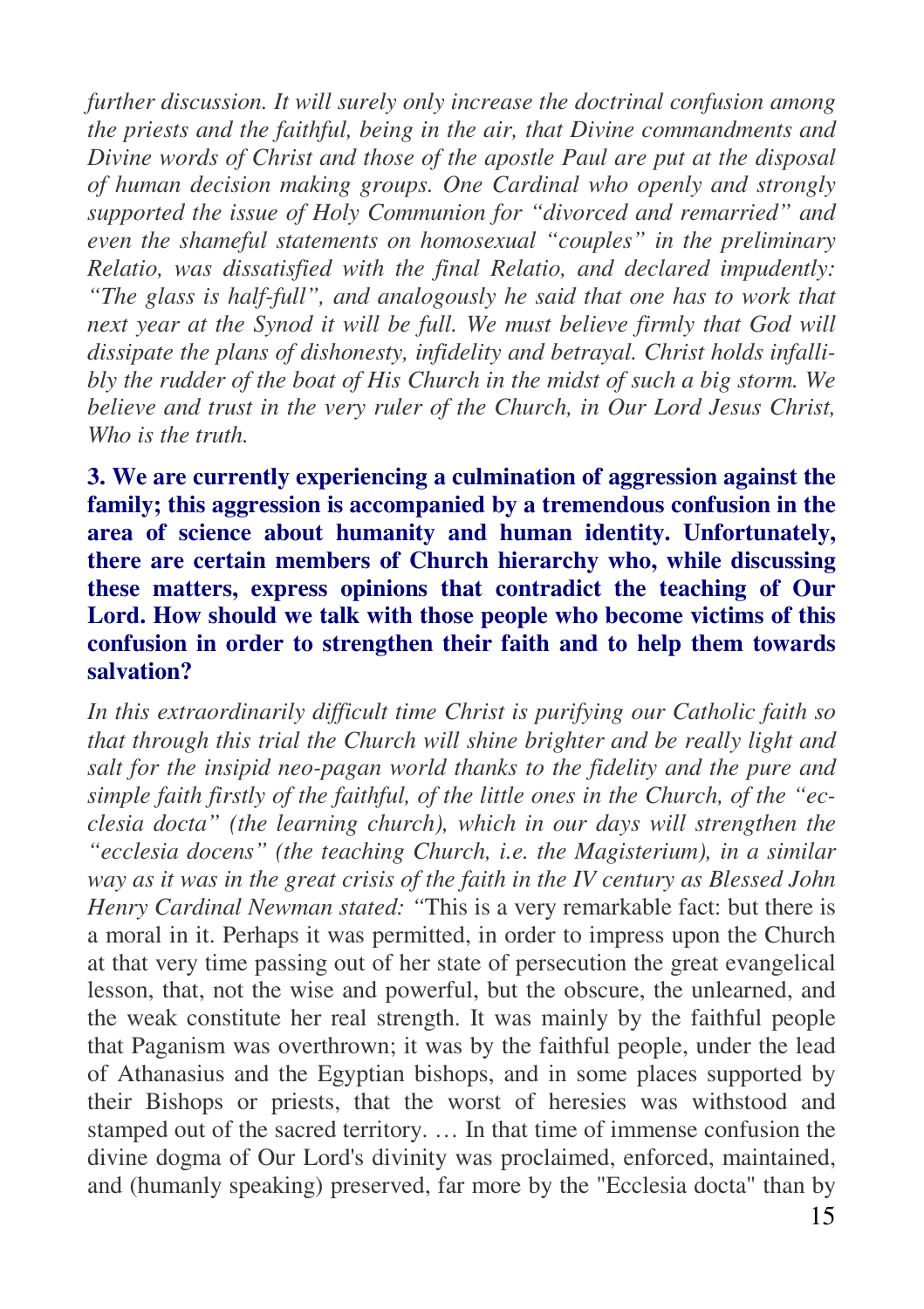the "Ecclesia docens;" that the body of the Episcopate was unfaithful to its commission, while the body of the laity was faithful to its baptism; that at one time the pope, at other times a patriarchal, metropolitan, or other great see, at other times general councils, said what they should not have said, or did what obscured and compromised revealed truth; while, on the other hand, it was the Christian people, who, under Providence, were the ecclesiastical strength of Athanasius, Hilary, Eusebius of Vercellæ, and other great solitary confessors, who would have failed without them*"* (*Arians of the Fourth Century, pp. 446, 466).*

*We have to encourage ordinary Catholics to be faithful to the Catechism they have learned, to be faithful to the clear words of Christ in the Gospel, to be faithful to the faith their fathers and forefathers handed over to them. We have to organize circles of studies and conferences about the perennial teaching of the Church on the issue of marriage and chastity, inviting especially young people and married couples. We have to show the very beauty of a life in chastity, the very beauty of the Christian marriage and family, the great value of the Cross and of the sacrifice in our lives. We have to present ever more the examples of the Saints and of exemplary persons who demonstrated that, in spite of the fact that they suffered the same temptations of the flesh, the same hostility and derision of the pagan world, they nevertheless, with the grace of Christ, led a happy life in chastity, in a Christian marriage and in family. The faith, the pure and integral Catholic and Apostolic faith will overcome the world (cf. 1 John 5: 4).*

*We have to found and promote youth groups of pure hearts, family groups, and groups of Catholic spouses, who will be committed to the fidelity of their marriage vows. We have to organize groups which will help morally and materially broken families, single mothers, groups who will assist with prayer and with good counsel separated couples, groups and persons who will help "divorced and remarried" people to start a process of serious conversion, i.e. recognizing with humility their sinful situation and abandoning with the grace of God the sins which violate the commandment of God and the sanctity of the sacrament of marriage. We have to create groups who will carefully help persons with homosexual tendencies to enter the path of Christian conversion, the happy and beautiful path of a chaste life and to offer them eventually in a discreet manner a psychological cure. We have to show and preach to our contemporaries in the neo-pagan world the liberating Good News of the teaching of Christ: that the commandment of God, and even the sixth commandment is wise, is beauty: "*The law of the Lord is perfect, converting the soul: the testimony of the Lord is sure, making wise the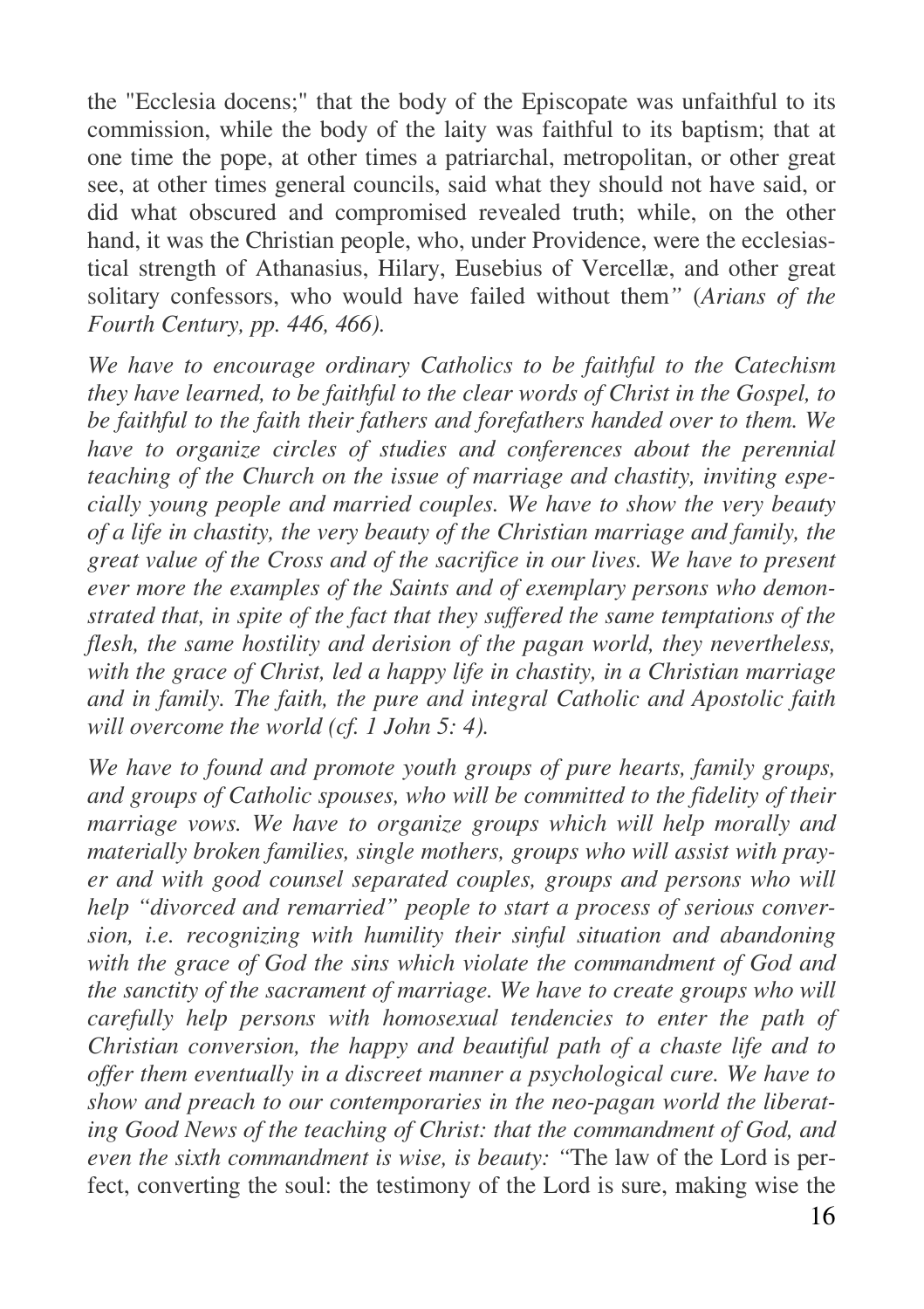simple. The statutes of the Lord are right, rejoicing the heart: the commandment of the Lord is pure, enlightening the eyes*" (Ps 19(18): 7-8).* 

## **4. During the Synod, Archbishop Gądecki from Poznań and some other distinguished prelates were publicly expressing their disagreement with the fact that the results of the discussions departed from the perennial teaching of the Church. Is there a hope that, amid this confusion, there will be an awakening of members of the clergy and those faithful who were so far unaware of the fact that, in the very Church's bosom, there are people who undermine the teaching of Our Lord?**

*It is certainly an honour for Polish Catholicism that the President of the Catholic episcopate, His Excellency Archbishop Gądecki*, *defended with clarity and courage the truth of Christ about marriage and human sexuality, thus revealing himself to be a true spiritual son of Saint John Paul II. Cardinal George Pell characterized the liberal sexual agenda and the alleged merciful and pastoral support of Holy Communion for "divorced remarried" during the Synod very aptly, saying that this is only the tip of the iceberg and a kind of a Trojan horse in the Church*.

*That in the very bosom of the Church, there are people who undermine the teaching of Our Lord became an obvious fact and one for the whole world to see thanks to the internet and the work of some Catholic journalists who were not indifferent to what was happening to the Catholic Faith which they consider to be the treasure of Christ. I was pleased to see that some Catholic journalists and internet bloggers behaved as good soldiers of Christ and drew attention to this clerical agenda of undermining the perennial teaching of Our Lord. Cardinals, bishops, priests, Catholic families, Catholic young people have to say to themselves: I refuse to conform to the neo-pagan spirit of this world, even when this spirit is spread by some bishops and cardinals; I will not accept their fallacious and perverse use of holy Divine mercy and of "new Pentecost"; I refuse to throw grains of incense before the statue of the idol of the gender ideology, before the idol of second marriages, of concubinage, even if my bishop would do so, I will not do so; with the grace of God I will choose to suffer rather than betray the whole truth of Christ on human sexuality and on marriage.*

*The witnesses will convince the world, not the teachers, said Blessed Paul VI in "Evangelii nuntiandi". The Church and the world do urgently need intrepid and candid witnesses of the whole truth of the commandment and of the will of God, of the whole truth of Christ's words on marriage. Modern clerical Pharisees and Scribes, those bishops and cardinals who throw*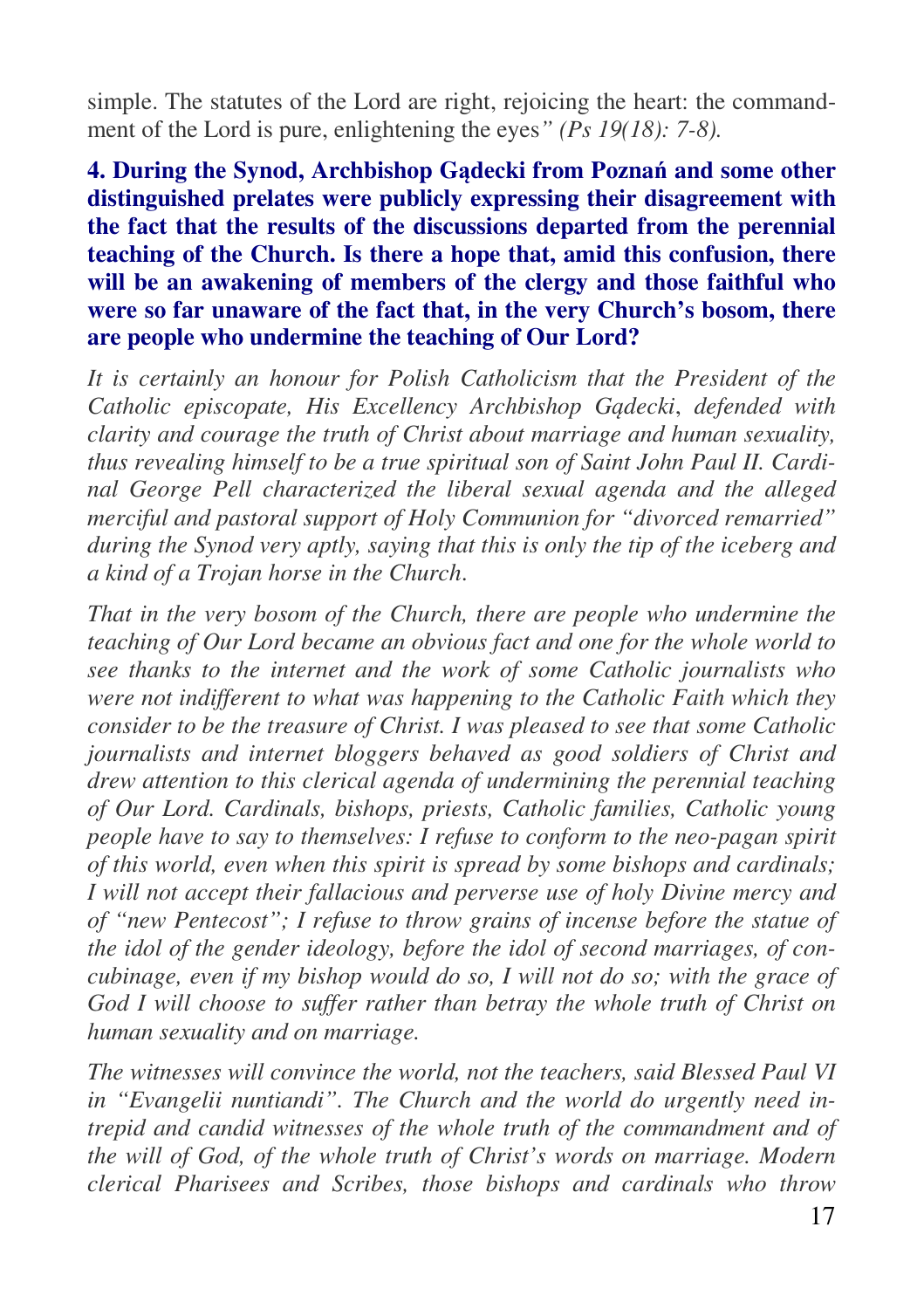*grains of incense to the neo-pagan idols of gender ideology and concubinage, will not convince anyone to either believe in Christ or to be ready to offer their lives for Christ. Indeed "veritas Domini manet in aeternum" (Ps 116: the truth of the Lord remains forever) and "Christ is the same yesterday, today and forever" (Hebr 13: 8) and "the truth will set you free" (John 8: 32). This last phrase was one of the favourite biblical phrases of Saint John Paul II, the pope of the family*. *We can add: the revealed and unchangeably transmitted Divine truth about human sexuality and marriage will bring true freedom to the souls inside and outside the Church. In the midst of the crisis of the Church and the bad moral and doctrinal example of some bishops of his time Saint Augustine comforted the simple faithful with these words: "*Whatsoever we bishops may be, you are safe, who have God for your Father and His Church for your mother" (*Contra litteras Petiliani* III, 9, 10).

#### **THESE COOL KIDS DON'T ACTUALLY BELIEVE ANY OF THIS BULLSHIT By: Don McGovern**

Some have been uncomfortable with the use of the word "scumbags" when referring to some of the faithless members of the current hierarchy. I understand that unease. Nevertheless, it is a fact that Christ used equally strong language when referring to a similar self-serving cabal within the hierarchy of the Jewish church of His own time, referring to them as "sons of Satan" and a "brood of vipers." Many of our bishops hate the Catholic faith, yet are content to live a comfortable lifestyle paid for by the widow's mite whose faith they mock, despise and betray at every opportunity. These prelates use the Bride of Christ like a cheap whore to satisfy their own lust and private agenda. These snakes in the grass are hypocrites, arrogant con artists, who are totally lacking in personal integrity.

It is long past time for Catholics worldwide to wake up and man up, and face down the Judas clerics who have infiltrated the episcopacy and who are scourging Christ once again in His body the Church. As far as I'm concerned, the gloves are off, the façade that these men are Catholics has long been utterly untenable. As in the Arian crisis, it's time for genuine Catholics to stand up and demand their Church back.

I recently attended a Traditional Requiem Mass in Westminster Cathedral, an annual event organised by the LMS for their deceased members. The sermon was delivered by Bishop John Arnold, yet another of those wily cler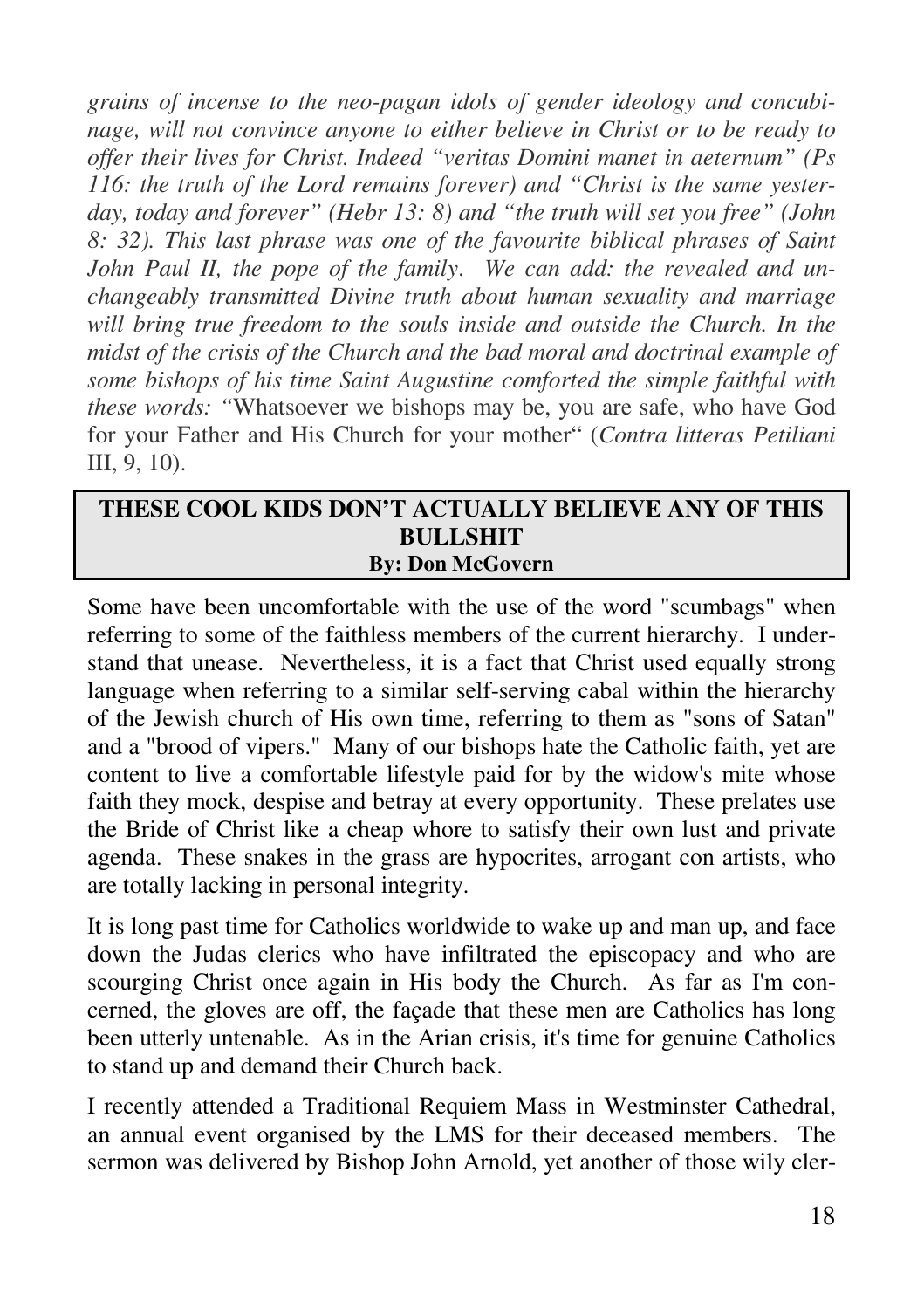ics who, having rejected the Catholic faith, continue to live parasitically off the backs of the faithful. John Arnold preached a sermon on the theme of All Soul's Day, which he managed to get through without once mentioning "souls", "purgatory" or "prayer", let alone "prayers for the dead". Quite an achievement really - like spending half hour explaining a British Rail timetable without once mentioning the word "train", the name of any station or any times! The main point of All Souls Day was apparently to thank God for our deceased family members and friends who had been "saints to us" by loving us and saying kind things to us. I remember thinking he clearly had not been acquainted with too many of my relatives. It reminded me of the game, *Forbidden Words*, which comes out every Christmas in my family, his Lordship would be brilliant at it.

> *The General (Ecumenical) Council of Trent Decree on Purgatory (1563), Twenty-Fifth Session*

*"The Catholic Church, instructed by the Holy Spirit and in accordance with sacred Scripture and the ancient Tradition of the Fathers, has taught in the holy Councils and most recently in this ecumenical Council that there is a purgatory and that the souls detained there are helped by the acts of intercession (suffragia) of the faithful, and especially by the acceptable sacrifice of the altar.* 

*Therefore this holy Council commands the bishops to strive diligently that the sound doctrine of purgatory, handed down by the Holy Fathers and the sacred Councils, be believed by the faithful and that it be adhered to, taught and preached everywhere."* 

## **Related Canon 30 from the Council of Trent's Decree on Justification (Sixth Session, 1547)**

30. If anyone says that after the grace of justification has been received the guilt is so remitted and the debt of eternal punishment so blotted out for any repentant sinner, that no debt of temporal punishment remains to be paid, either in this world or in the other, in purgatory, before access can be opened to the kingdom of heaven, *anathema sit ["let him be anathema" or excommunicated].*

This sermon could be recorded and used at a retreat for Modernists bishops to illustrate a lecture entitled *"How to get away with being a faithless fraud while keeping the money coming in by conning sufficient numbers of the more gullible faithful into believing that you are actually a Catholic."*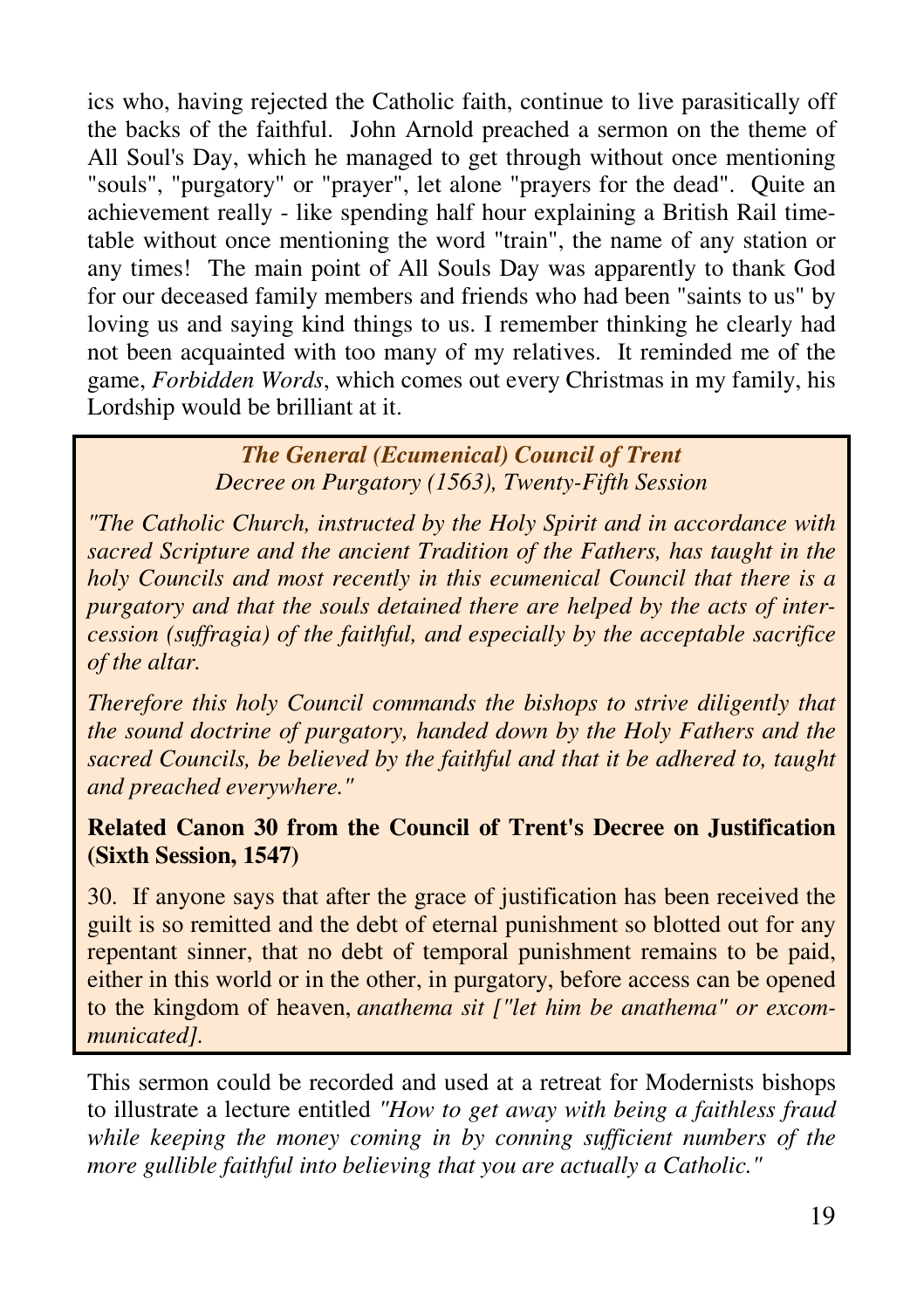Bishop John Arnold is the son of an important freemason and worked in the Inns of Court (which is almost exclusively Masonic) as a lawyer. Then he converted to the Catholic faith and joined the Rosminian Order. After his ordination they sent him to Rome to study Canon Law.

In Rome John Arnold met Cardinal Cormac Murphy-O'Connor, Mr-Fix-It himself, and they became chums. After returning from Rome, Arnold unsurprisingly decided to leave the Rosminian Order and become a diocesan priest in the Westminster Archdiocese. A few years later, he became parish priest of Enfield, one of the largest Westminster parishes with a Mass attendance of 2,000. During his ten years at Enfield, Arnold closed down the Legion of Mary, disparaged *Humanae Vitae* by saying people must make up their own minds, and said publicly that it is no longer necessary to make our Easter duties.

He had a very traditional curate and gave him such a hard time the poor man had to be moved. At Cardinal Hume's funeral when the Cathedral sacristy was crowded with priests vesting for Mass, Fr John Arnold reputedly squeezed in beside this young priest and promised to get even with him.

After Enfield, Arnold returned to Archbishop's House where his buddy, the Cardinal, ordained him Auxiliary Bishop in Westminster. It was during this time that the Sunday Masses for the "Catholic" wing of the militant homofascist collective were set up at Warwick Street - although Bishop Bernard Longley, another auxiliary bishop, fronted this scandal.

Bishop Arnold undoubtedly despises the traditional Rite of Mass but nevertheless when the Latin Mass Society wrote to the Cardinal asking permission to bring a South American Bishop over to say Mass in the Cathedral they received a letter signed by the Cardinal saying there was no need as Bishop Arnold would say it for them. Bishop Arnold is an extremely clever man and unsurprisingly learnt it easily and said it faultlessly. However, a little later, while on an Episcopal visit in North London, Bishop Arnold showed what he really thinks. In the morning he held a Service of General Absolution, absolving everyone in the crowded church (one must assume the entire congregation was in danger of death from Ebola or some such similar pending catastrophe as of course no future bishop would flout Cannon Law and administer general absolution outside of a genuine emergency - perish the thought). Afterwards, he joined the parish priest, curate and representatives from the parish for lunch. During lunch Bishop Arnold made fun of the Tridentine Mass, mockingly claiming, "I am the darling of the Traddies now I have said their old Mass for them." - he clearly knows very few trads.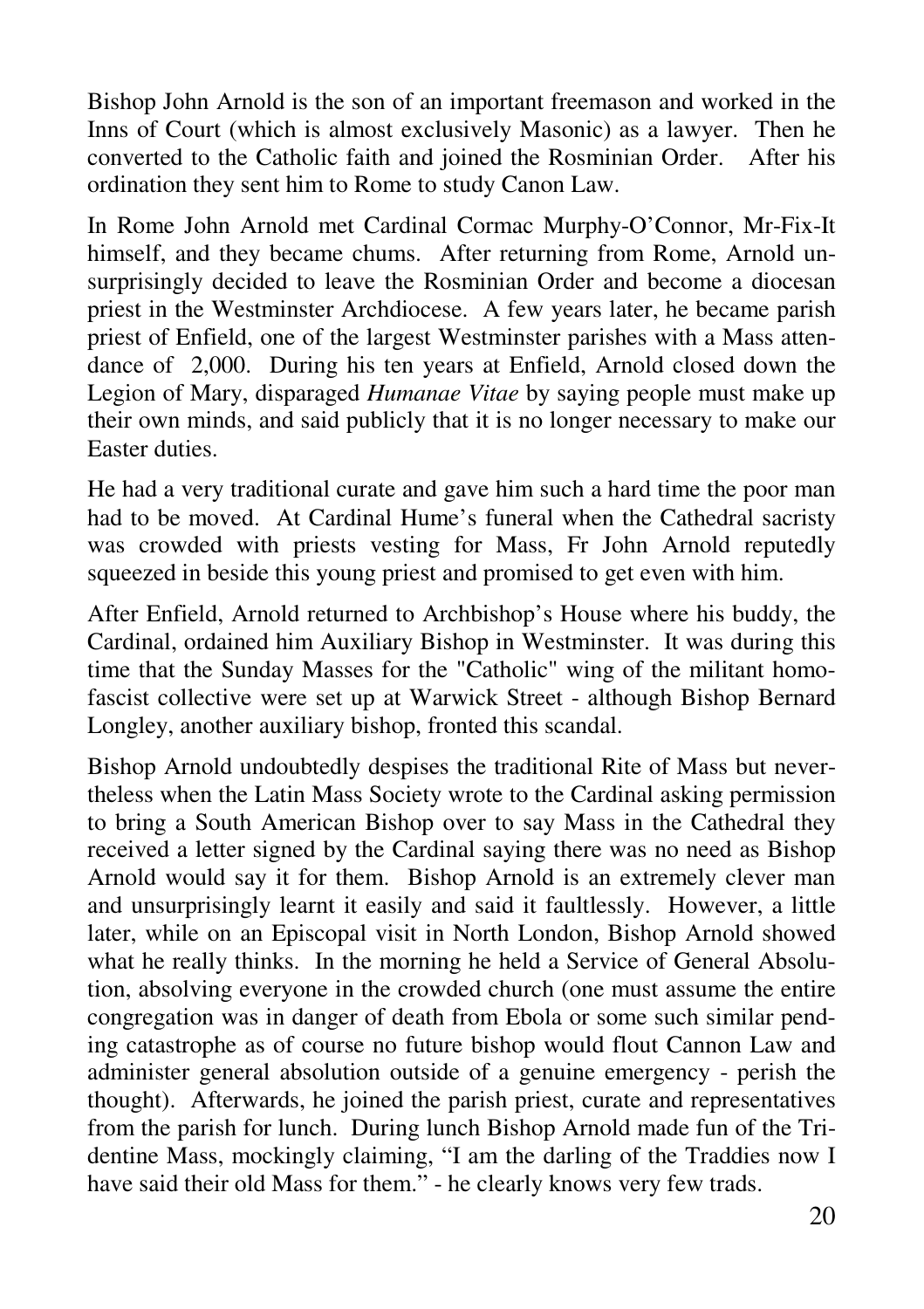John Arnold is also on record as not believing in Hell (or he believes in an empty Hell, which amounts to the same thing), and not believing in mortal sin. Why Christ bled to death on the Cross for three hours is anyone's guess - presumably to redeem a world without sin from a non-existent Hell!

Christ on numerous occasions in the Gospels praised people for their faith. However, John Arnold and the rest of his faithless ilk mock those who show a solicitude for the teachings of the Church. Faith, they claim, should not be so insecure, so attached to the comfort blanket of dogma and orthodoxy. Thus they are probably the first bishops in history to praise people for their lack of faith! One can only assume that when St Paul wrote, *"But even if we ourselves or an angel from Heaven preaches to you a gospel other than the one we preached to you, let God's curse be upon him,"* he then winked and added in a stage whisper*, "But for God's sake don't take anything we say too seriously."* 

Another ruse used by these arrogant clerics is to denounce the faithful remnant as "Taliban Catholics," as if there was no discernable difference between St John Fisher, or indeed old Bridie the daily communicant, and Jihadi John.

All this had me reflecting as to why these oily charlatans hate the faithful remnant with such demonic intensity. The penny dropped recently when reading an essay by Ann Barnhardt, a young Catholic woman well worth following. Just reflect on an occasion when you have been seriously publicly embarrassed by someone. And then reflect how angry you felt, even possibly entertaining thoughts of hatred and revenge, for there is nothing like public humiliation to bring out the very worst in us. Men like Arnold and ex-bishop Conry are worldly wise, and consequently they are humiliated and enraged by the supernatural, and by people who talk openly about the supernatural. They are terrified that association with us will lead to public embarrassment, because the world might mistakenly think that they believe in all this supernatural bullshit stuff themselves. Could anything be more guaranteed to make these cool kids cringe with embarrassment than that?

This also explains why these men don't care one whit if people receive the Eucharist in a state of unrepentant mortal sin - as witness Vincent Nichols defending through gritted teeth the mass distribution of Communion to militant sodomites. Because the entire question pivots on a supernatural fulcrum, namely the Real Substantial Presence of Jesus Christ, Body, Blood, Soul and Divinity, in the Eucharist. If one denies this supernatural truth, then, yeah, why the hell can't people come up and get their symbolic com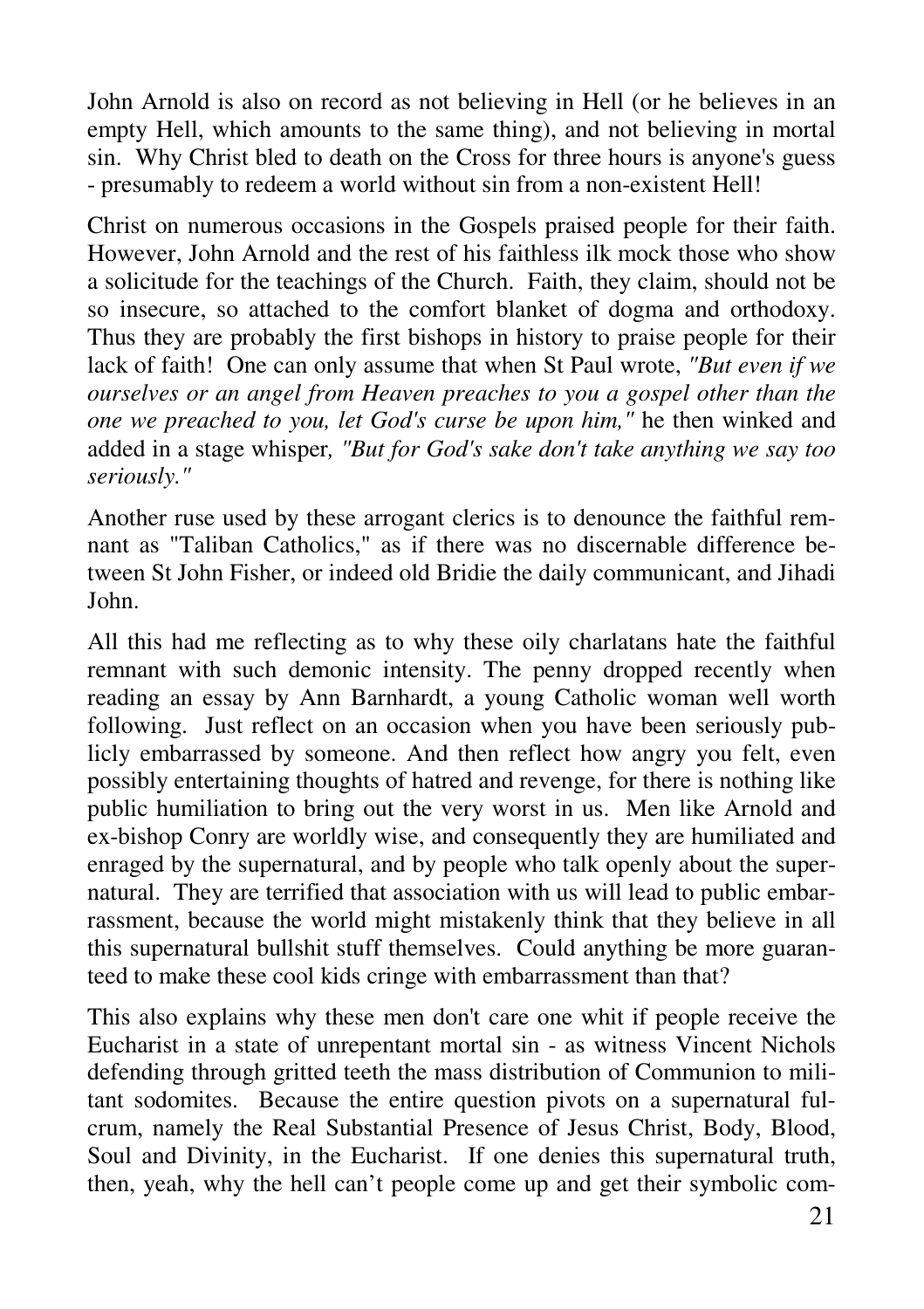munion cookie at Mass? What's the problem dude? You are being mean and unmerciful - and didn't that Jesus fellow come to bring mercy? And if you're mean and don't give people their symbolic cookies, then they won't like you, and won't come to your church, and won't give you money, and the secular press and the Tablet and Elton John won't tell everyone how dreamy and awesome you are.

Whilst most Modernists are cerebrally challenged (witness their extemporaneous speech, which is usually a confused, wandering, irrational smog, laced with post-Conciliar gibberish about not fearing change, change equals growth, tension in a living church and their recently mined "god of surprises") unfortunately, Arnold is bright, which only makes his unbelief even more dangerous. This explains why he can celebrate the traditional rite faultlessly whilst denying much that it so beautifully encapsulates - this, nevertheless, may tell us something about his personal integrity. Spare a prayer for the poor Catholics of Salford who have recently had yet another slippery Modernist clone inflicted upon them.

The bottom line is that these men believe our faith is all bullshit that must be rejected out of hand by cool kids like them if they are to retain any street cred. We acutely embarrass them when we talk about the Real Presence, or sins crying to Heaven for vengeance and suchlike - and that's why they hate us and persecute us. It is also why the moment they are off the altar and out of the sacristy, most of them are in civvies, they don't want to appear in public in clericals; God forbid, people might actually assume they believe all this bullshit!

One has only to watch them on television to realise the truth of what I write. I remember some sixty years ago watching Cardinal Heenan on prime time television. He was asked by a group of youngsters about divorce. He responded along these lines, *"The Catholic Church believes in love. And we don't actually believe that when a man puts aside a woman, who has born him four children and given him the best years of her life, for a woman half her age, it has much to do with love."*

When did you last hear a Bishop defending the faith that robustly? The trick, you see, for these shrewd mountebanks is never to publicly deny the faith but never publicly endorse it either; and my, how these men squirm and skilfully duck and dive to avoid publicly stating a personal commitment to any article of the Catholic faith! Witness Cardinal Nichols who, when asked on prime time television whether the Church would ever bless the unions of two men united in a sham marriage by a mutual commitment to the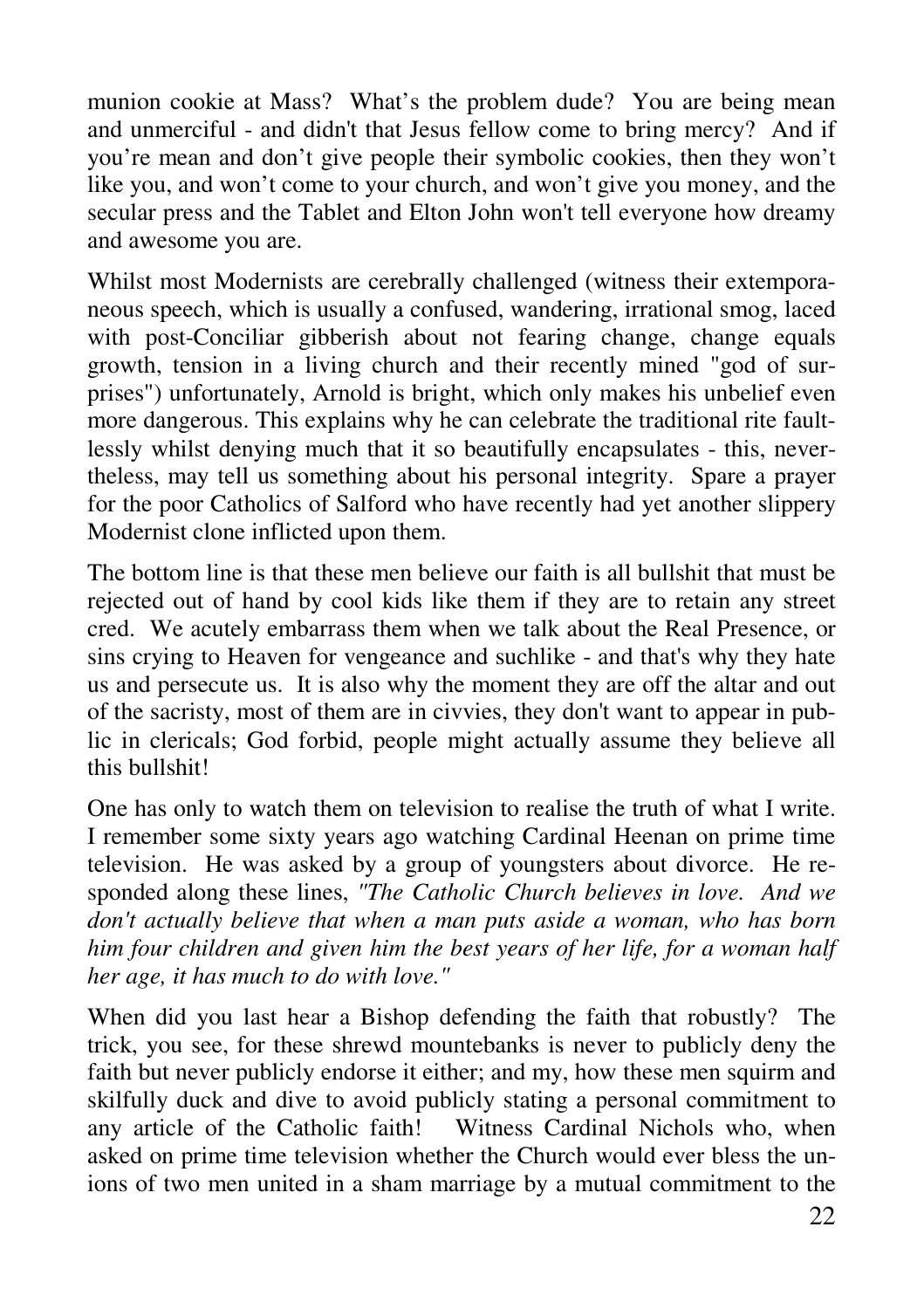depraved vice of same-sex anal copulating, replied lamely, "Who knows?" Traditionalists make these men particularly angry because they not only believe it all, they love it all.

I have two acquaintances, one family member and one friend, who wanted to become Catholics but were turned away by Catholic priests with the assurance that it wasn't necessary these days. So as far as these faithless charlatans are concerned there is no benefit in joining the Church Christ founded why should there be if Christ is not God, merely another decent fellow? Valid Confirmation is also clearly worthless. Unity with the see of Peter is of no value. True doctrine as defined and upheld by Councils and Popes over two millennia - you've got to be joking? Joining with the priest in offering the holy sacrifice of the Mass - all that went out with Vat2 didn't it? Receiving the Body and Blood, Soul and Divinity of Christ each Sunday not worth a can of worms apparently. And as for valid sacramental absolution to save one from Hell - give me a break dude! You don't seriously believe all that Catholic bullshit is actually important, do you?

Now you should understand why men like John Arnold *et al* can dish out general absolution like throwing a bag of Smarties to a bunch of children - as I say, these faithless frauds don't actually believe a word of the bullshit.

Some readers may object to the word "bullshit", but it is the only word that comes close to expressing the contempt that these supercilious clerics hold for the faith of genuine Catholics. This contempt also explains why they brutally ban the teaching of the Catholic faith in their schools - they don't just not believe the bullshit, they hate it, it makes them cringe and squirm.

# **ONE PRIEST WHO WAS NOT PREPARED TO BE BROWBEATEN - IF ONLY THERE WERE MORE LIKE HIM**

Fr Cizik was sent by his bishop, together with a number of priests, to a "Continuing Education Class". The lecture was delivered by a "scripture scholar" from a famous seminary. The main drift of the lecture was that Christ did not know who he was! Seemingly, he was some sort of flowerpower type wandering around Palestine trying to work out who He was.

Most of the priests present nodded inanely in agreement except for a ninety year old priest who raised the issue of the writings of the Venerable Mary of Agreda. Before the elderly priest could finish, mocking laughter broke out. The smirking lecturer explained that true scholarship could not be based on private revelation but on objective reasoning.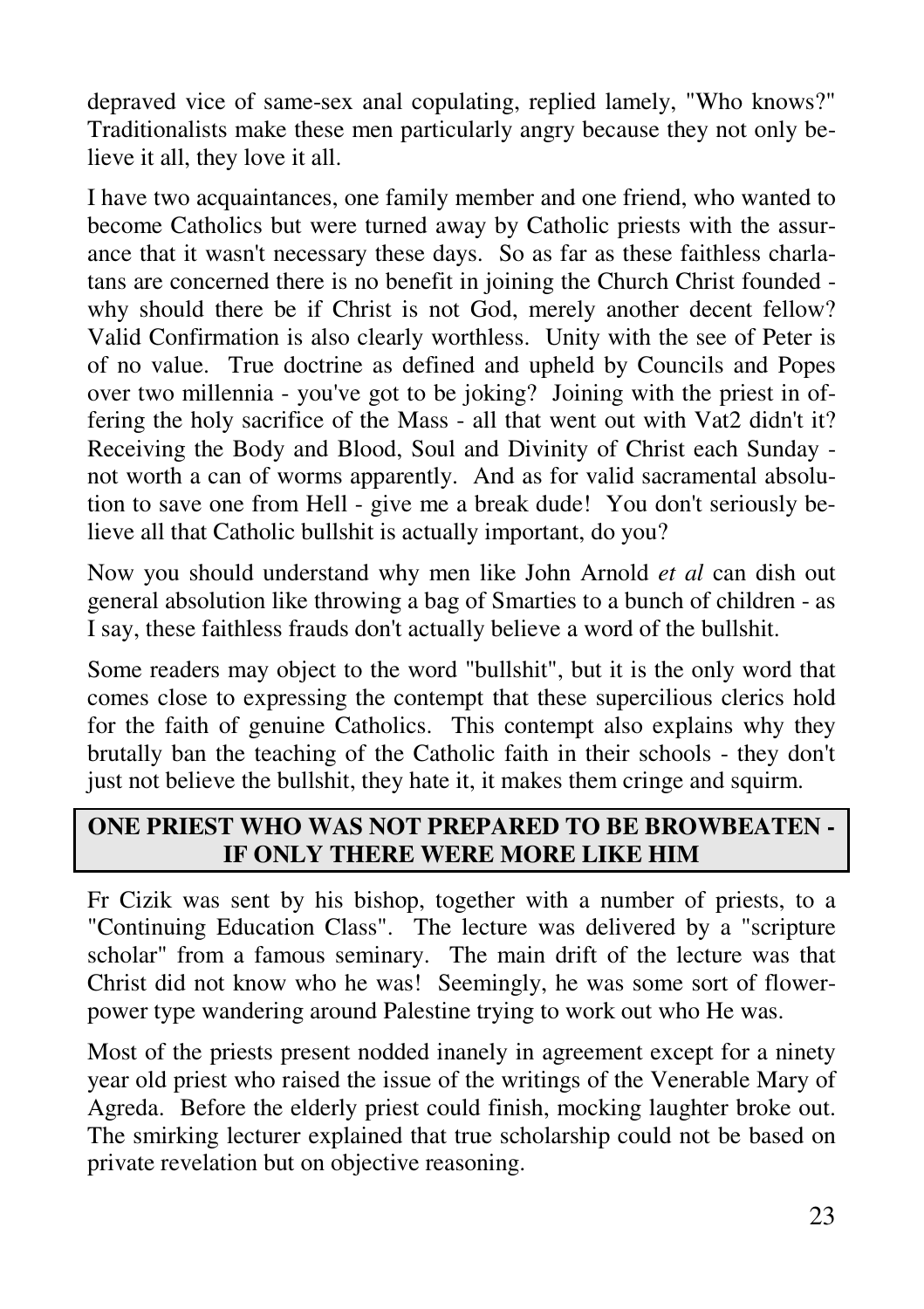Fr Cizik angered by this shameful treatment of an elderly priest, asked a simple question: *"If Jesus did not know Who He was, don't you think that His Mother would have told Him?" "Sacred scripture,"* Father continued, *"tells us that an angel told St Joseph and Our Lady that the child would be conceived by the Holy Ghost and would be called the Son of God, so I repeat, if Christ did not know who He was, don't you think that His mother might have told Him?"* At this point the profusely sweating red-faced lecturer muttered something about taking Scripture too seriously and called a break.

During the break, the younger priests gathered round Fr Cizik and suggested that he needed to *"get with"* the new theology. Father's response was that if they *"got with"* this new theology they would not only endanger their own souls but the souls of those whom they had been ordained to serve.

After the break, the lecturer, having regained his composure, resumed in the time honoured fashion of such men: he waffled for ten minutes using long words and convoluted sentences that made him sound extremely erudite but essentially said nothing. When he had finished, he turned to Fr Cizik and said, "Now do you understand."

*"I understand perfectly,"* responded Fr Cizik, *"that you are denying the Incarnation."* 

### **EXAMPLES OF WHAT MODERN BISHOPS MEAN BY "TALIBAN CATHOLICS" By: Graham Moorhouse**

St Bibiana was a young woman of Roman nobility who lived in the Fourth Century. The Roman emperor, Julian the Apostate, executed her parents and sister for being Christians, and then turned Bibiana over to a brothel owner named Rufina. Rufina was very skilled in recruiting and tricking girls into the sex trade, but Bibiana never wavered or faltered. Bibiana, you see, was one of those CHRISTIAN FUNDAMENTALISTS our bishops love to insult. When it became clear to Rufina, and then Julian, that they would get nowhere with Bibiana and that she would never, ever compromise on the FUNDAMENTALS OF CHRISTIANITY by either acknowledging in even the smallest way the pagan "gods", or compromise with pagan sexual morality (unlike many of the prelates in the recent synod from Hell), Julian had Bibiana tied to a column and flogged to death with a metal tipped whip.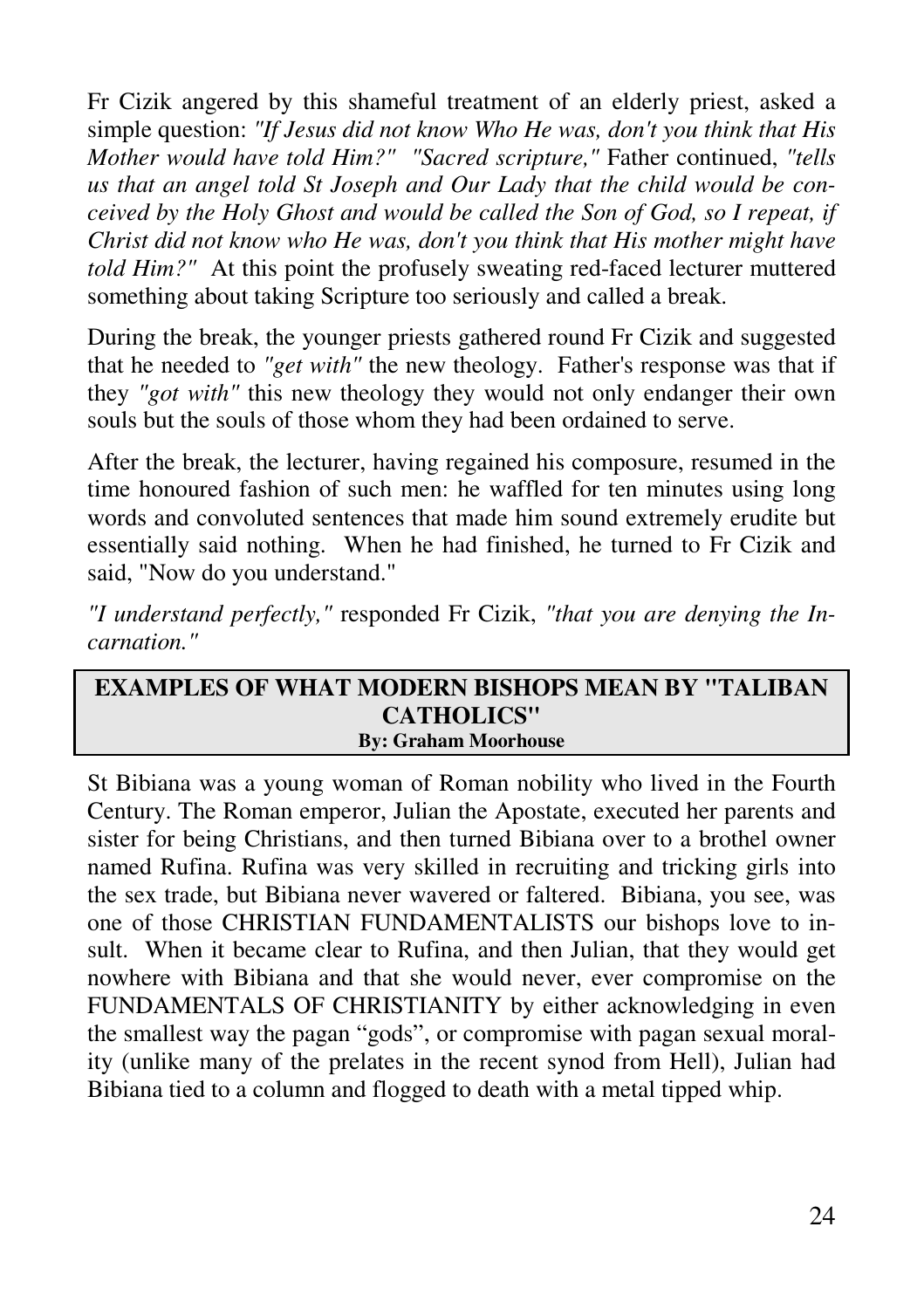The above story (published elsewhere on the Web) moved a Vietnam vet to write the following: *"I confess that I had not heard of St Bibiana, but I know of a Roman Catholic who walked that walk. In the Mekong Delta in 1970, the VC would kidnap villagers to use them as porters or prostitutes. One girl who was kidnapped would not cooperate with the VC. She fought them, bit, scratched, kicked, screamed and made a general nuisance of herself. You see, she was a Roman Catholic. She would not cooperate with them in any way. The VC finally brought her back to her village and hung her on the* 



*barbed wire perimeter. It was the dry season. The VC disembowelled her near an ant hill. She cried out. Every time a villager went out to rescue her he was shot at or shot. A soldier finally put her out of her misery from within the compound. I wish I knew that girl's name, but I know the exact spot where she died because the village erected a memorial to her."* 

**Prayer: Dear St Bibiana and dear Vietnamese lass whose name is certainly known to God, in an age when bishops and even cardinals bow before the gods of pagan sexuality and the wacky gender ideology of the Zeitgeist, pray for the faithful remnant.** 

# **PEEP URGENTLY NEEDS A WEBMASTER**

We set up our website (www.proecclesia.com) fourteen years ago and ever since then have worked to keep it up to date and to add worthwhile talks on the Faith available in English. As a result we have a set of talks from Bishop Fulton Sheen, which are particularly appreciated by some seminarians in India; we have Michael Davies' talks, and talks from many more sound and well-informed Catholic speakers. All these talks are being downloaded free, and used by parents, priests and teachers around the world. The Penny Catechism is also on our website - another invaluable aid for teachers and catechists. The website is used by Catholics anxious to learn more about the Faith, wherever they live.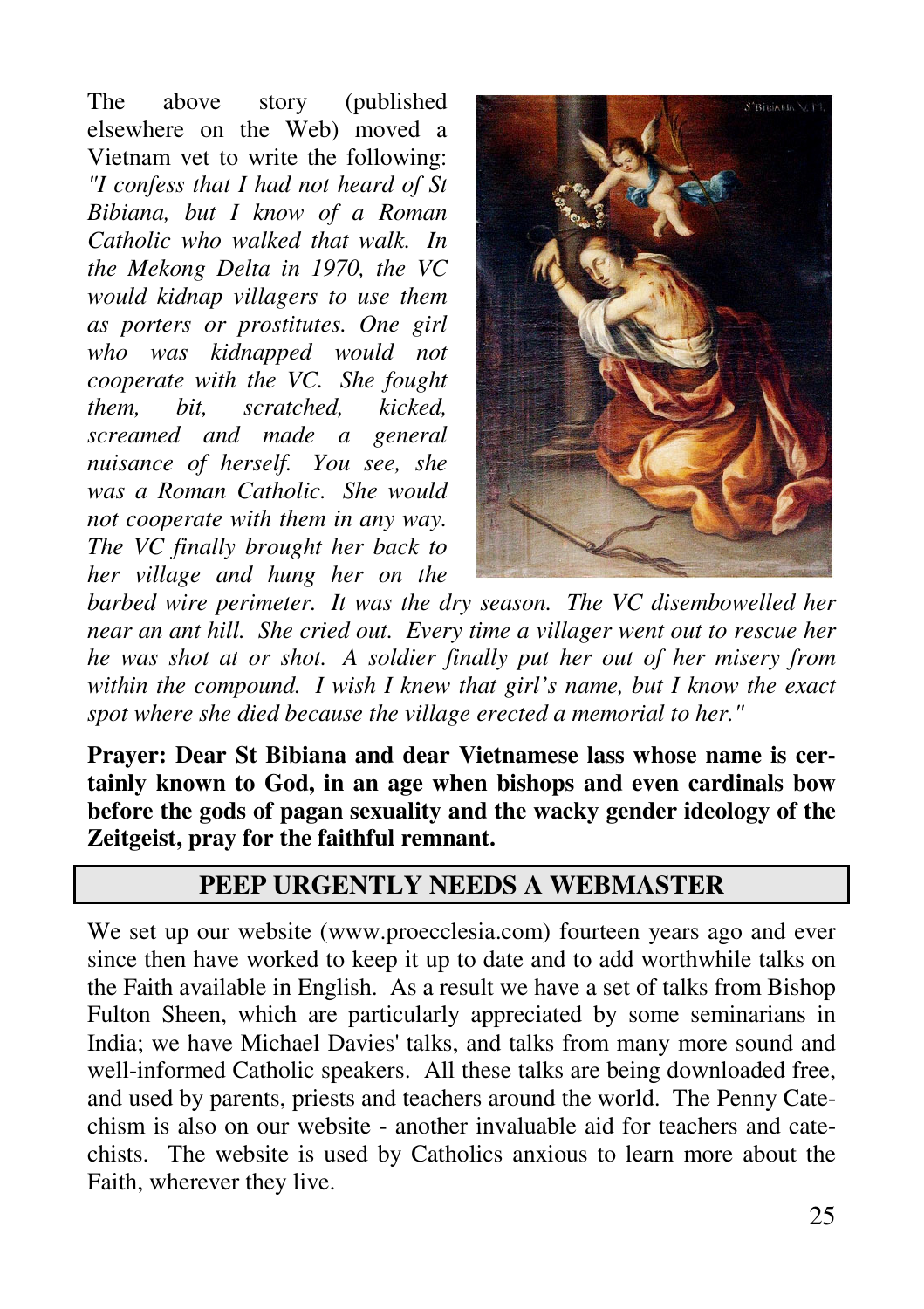But we desperately need a new web-master to take over from Howard Toone who has recently retired.



# **CALL TO ACTION**

If you have the IT skills and artistic ability to take on our website, please pray about it and seriously consider volunteering. This is a very valuable apostolate.

# **FROM THE MAIL BOX**

*NB Because of toxic atmosphere in which orthodox priests have to work in the modern Church, we never publish their real names. All priest are called Fr Ignobilis and reside in Stat Veritas for the purposes of this mailbox* 

#### **"the fog of post-Conciliar ecumaniac dogma."**

Graham: keep up the good work. God knows u will have lots to comment on with the way things are going for the Church especially, the world and our US Government. I like your verbiage: "the fog of post-Conciliar ecumaniac dogma." Brilliantly put!!! Put that in Dolan, Bergoglio and Cupich pipe. thank you.

*Fr Ignobilis Stat Veritas* 

### **Terrific, Terrific, TERRIFIC!**

SIR - Terrific, Terrific, TERRIFIC! Please find cheque enclosed as unable to offer practical help, not being computer literate. Love:

**Miss Frances Burke**  West Midlands

### **"Scumbag" is too mild a term**

SIR - An excellent edition of the Flock. You said all the things I know have happened, and lived through 40 years of it, but never had the courage to come out and say it. "Scumbag" is too mild a term for the loss to the Faith of 5 children and 12 grandchildren. May the Lord have mercy on them. Yours In Domino:

**Mrs Margaret Parffrey**  Worcestershire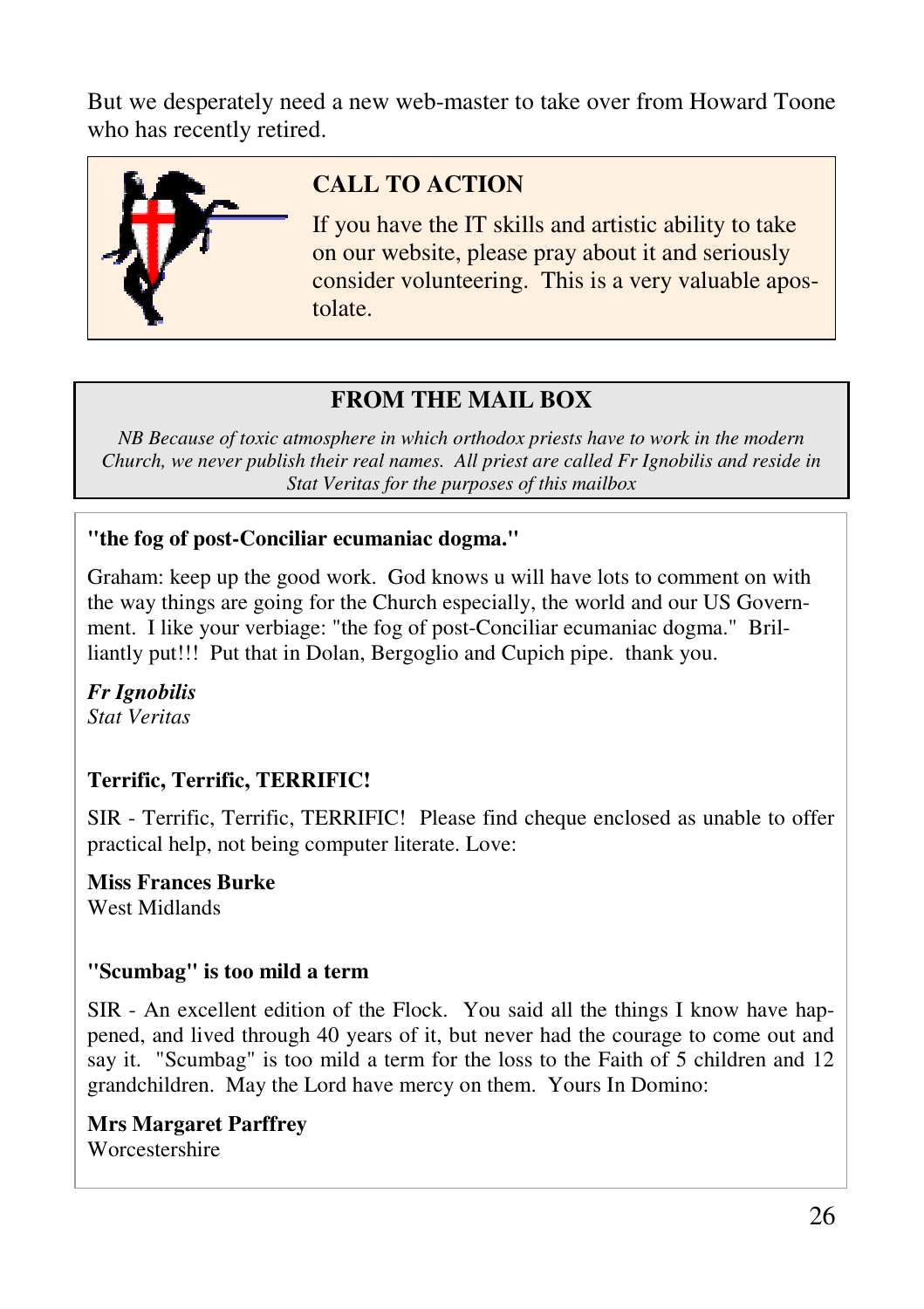#### **... to your great work.**

 $Sir - I$  wish to enclose a cheque to the value of  $EXX$  to your great work. Yours sincerely.

## **Michael O'Beirne**

London

#### **... less confident of the "et Pontifice" bit!**

SIR - I normally pay a £XX annual subscription to "Pro Ecclesia et Pontifice" at this time of year - though the more that is revealed about the present Pope, I become less confident of the "et Pontifice" bit! The October 2015 synod will probably be critical. Yours faithfully.

### **Alan Whaits**

Bristol

**May Our Blessed Lord continue to bless and protect your wonderful publication!** 

SIR - Please find enclosed a subscription/donation to the Flock newsletter. May Our Blessed Lord continue to bless and protect your wonderful publication. Thank you, yours sincerely,

#### **Margaret McDermott**  York

### **We need this today more than ever before.**

Sir - Thank you for the Flock newsletter, which I recently received. I must say it was very interesting and extremely informative too. We need this today more than ever before.

It was with regret that I could not be at the reception for Daphne on Sunday 14th September, but I was in Ireland celebrating the birth of my first grandchild, "a lovely baby girl".

I am enclosing a donation of £XX to help cover your costs.

With kind regards and God bless

#### **Anne McIntyre Canty**  Middlesex